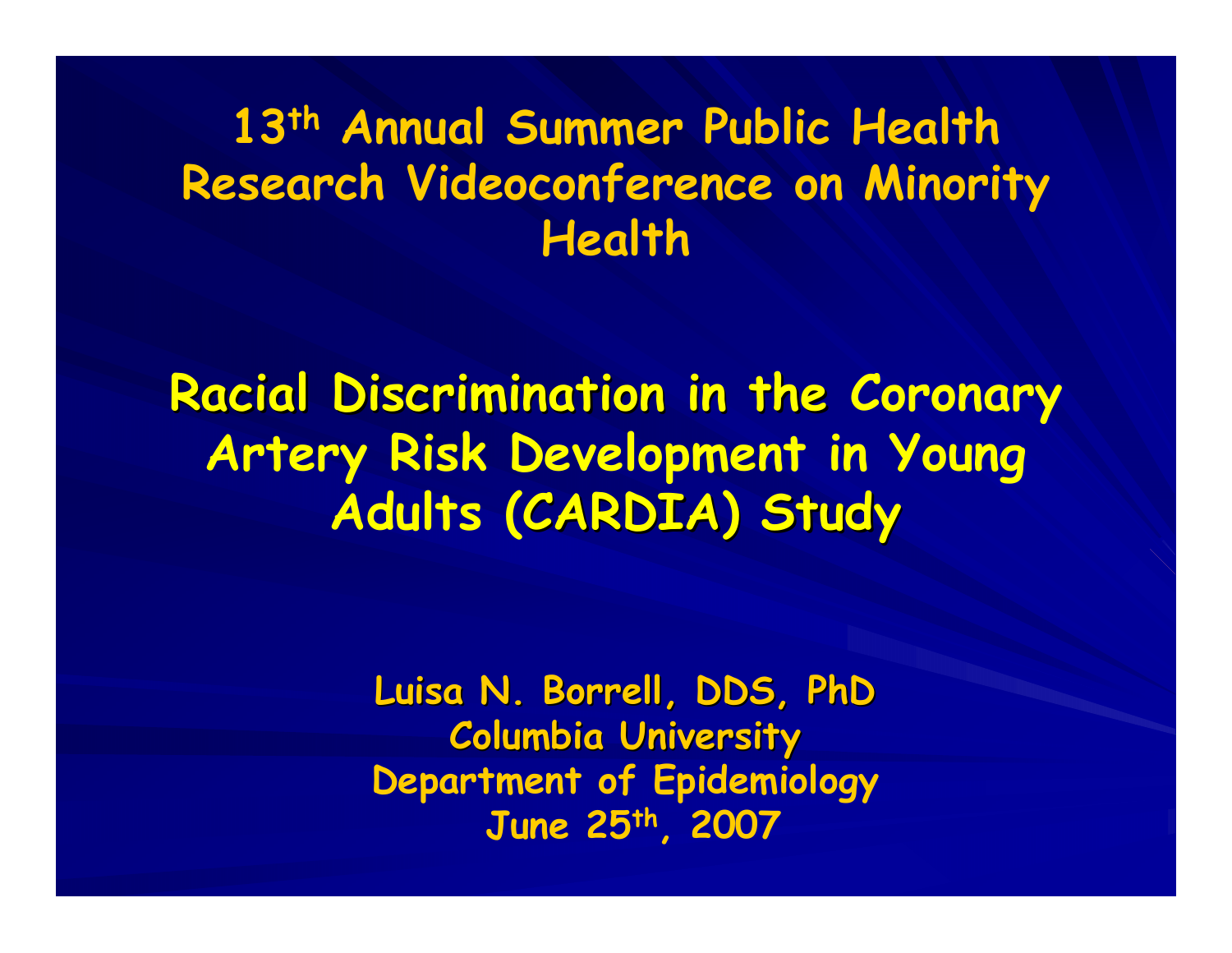### **Outline Outline**

**Introduction** 

**Physical and Mental Health in African** Americans Americans Racial Discrimination  $\blacksquare$  Skin color

**I** Substance use in African Americans and whites

MSPHImplications for future research Implications for future research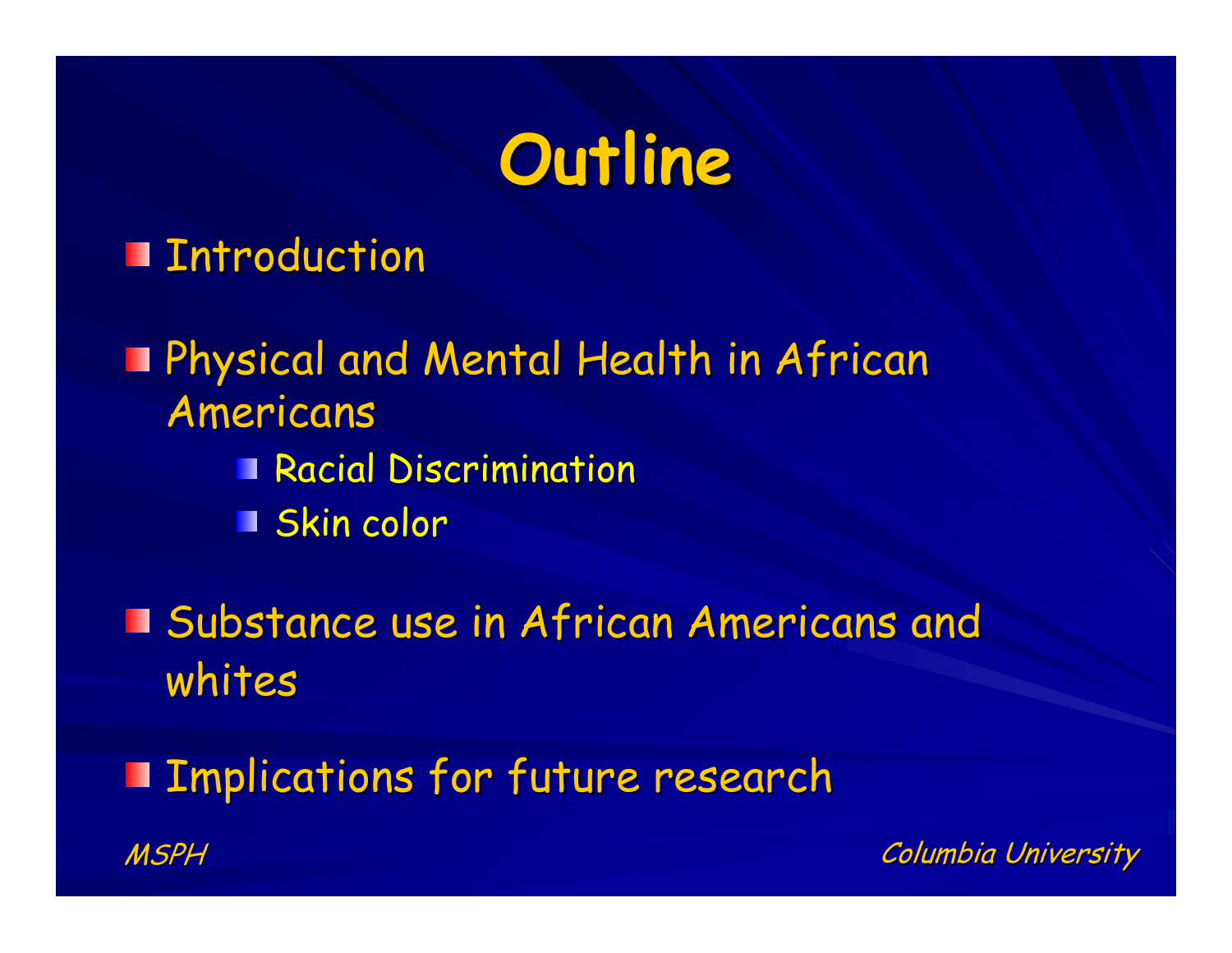#### **Introduction**

I Disparities in heath status between blacks (or<br>African Americans) and whites are large,<br>pervasive and persistent over time **Socioeconomic position** 

Existing research reveals that ш **A** substantial proportion of African Americans experience discrimination

> I Discrimination is adversely related to multiple<br>indicators of health status including poorer<br>self-rated physical and mental health, blood<br>pressure and other cardiovascular outcomes as<br>well as other health outcomes and re behaviors

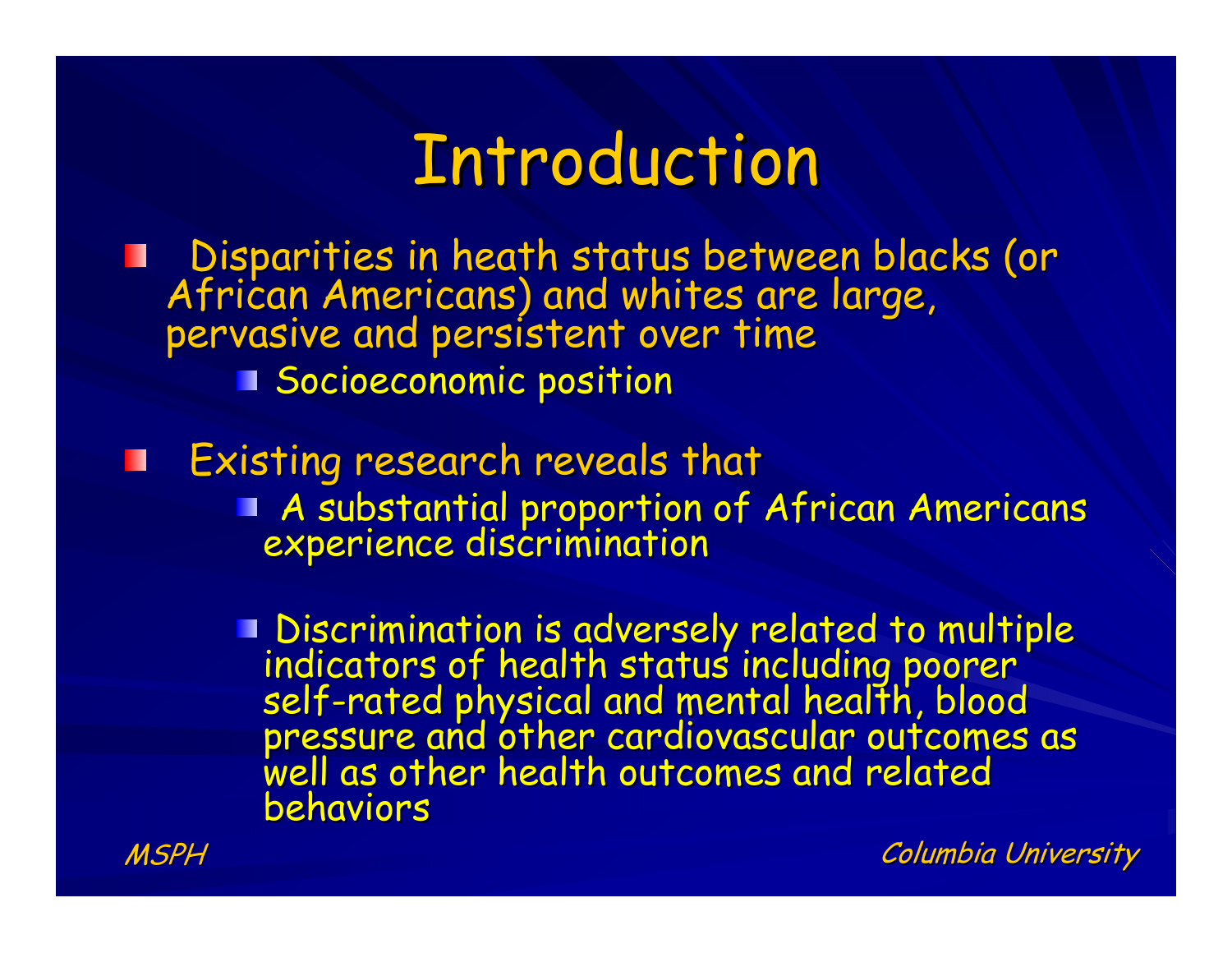## Self-reported health, **perceived racial discrimination perceived racial discrimination**  and skin color in African **Americans Americans**

**Borrell LN, Kiefe CI, Williams DR, Diez-Roux AV, Gordon-Larsen P. Social Science & Medicine 2006;63(6):1415-27** 

MSPH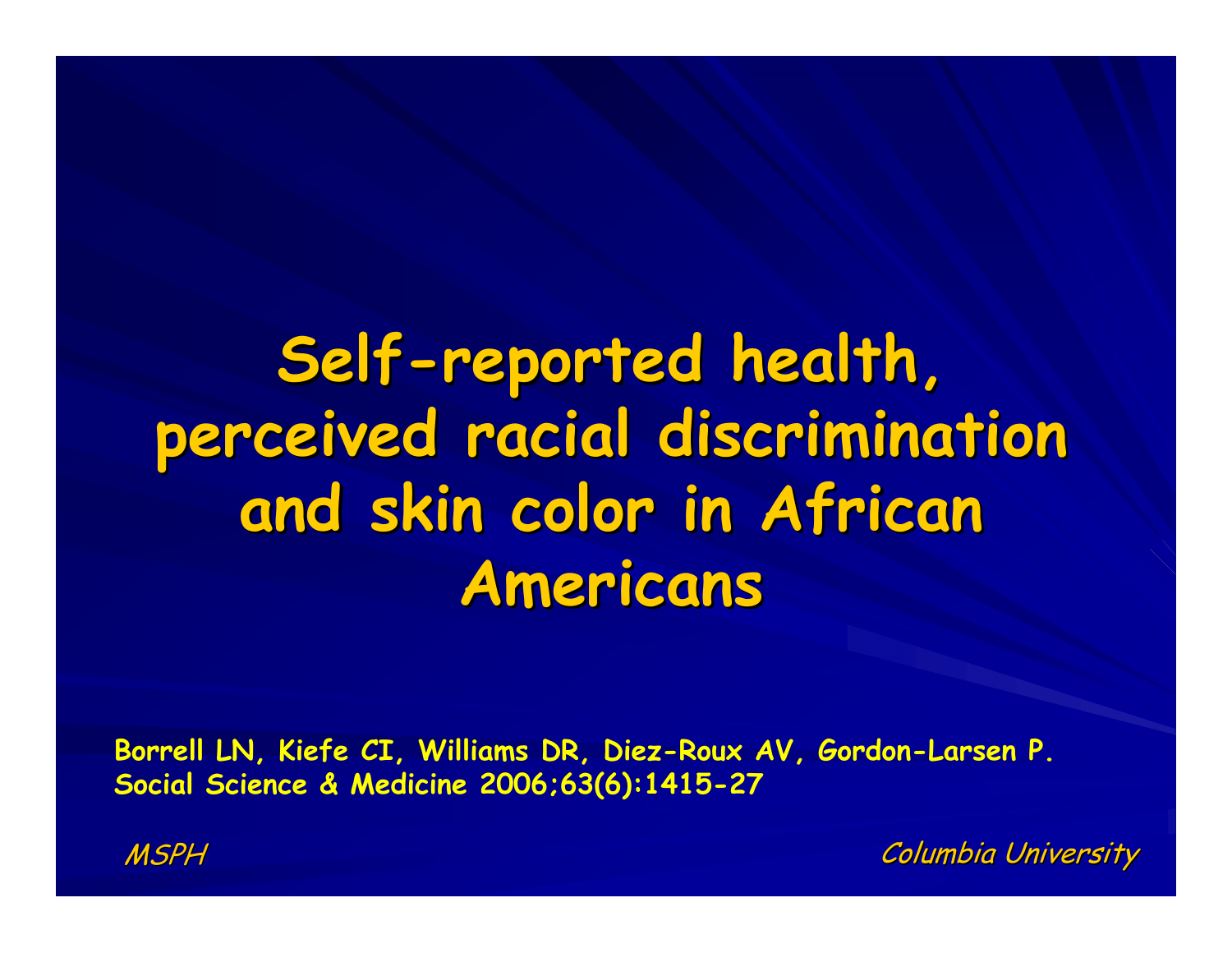# **Background Background**

Racial discrimination has emerged as an important risk factor for the health of important risk factor for the health of

Evidence suggests that skin tone may be a Evidence suggests that skin tone may be a marker for discrimination, with darker marker for discrimination, with darker discrimination than their lighter skinned peers

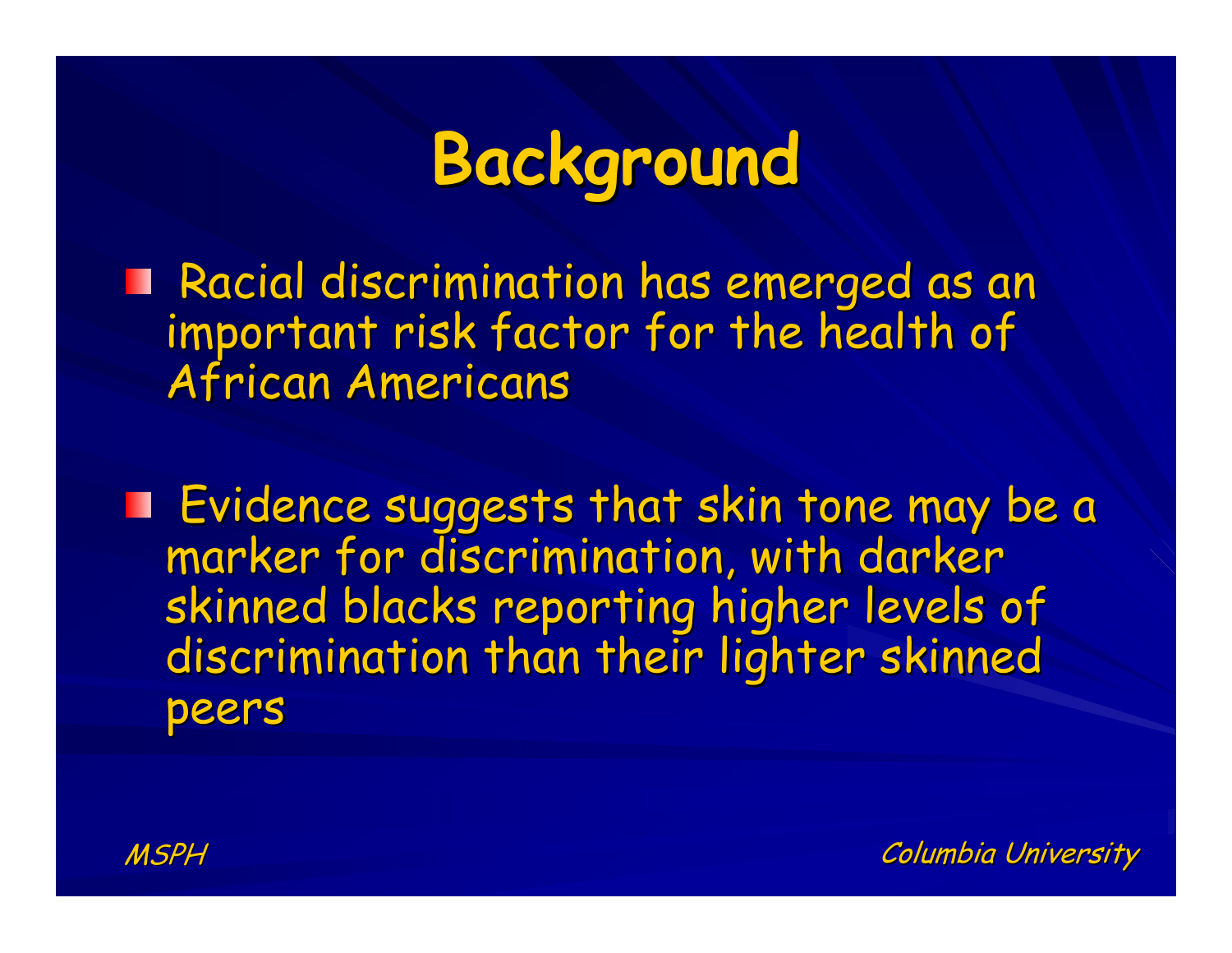# **Aim of the Study Aim of the Study**

**To investigate the association of** perception of racial discrimination and skin color with self-reported physical and mental health status in African Americans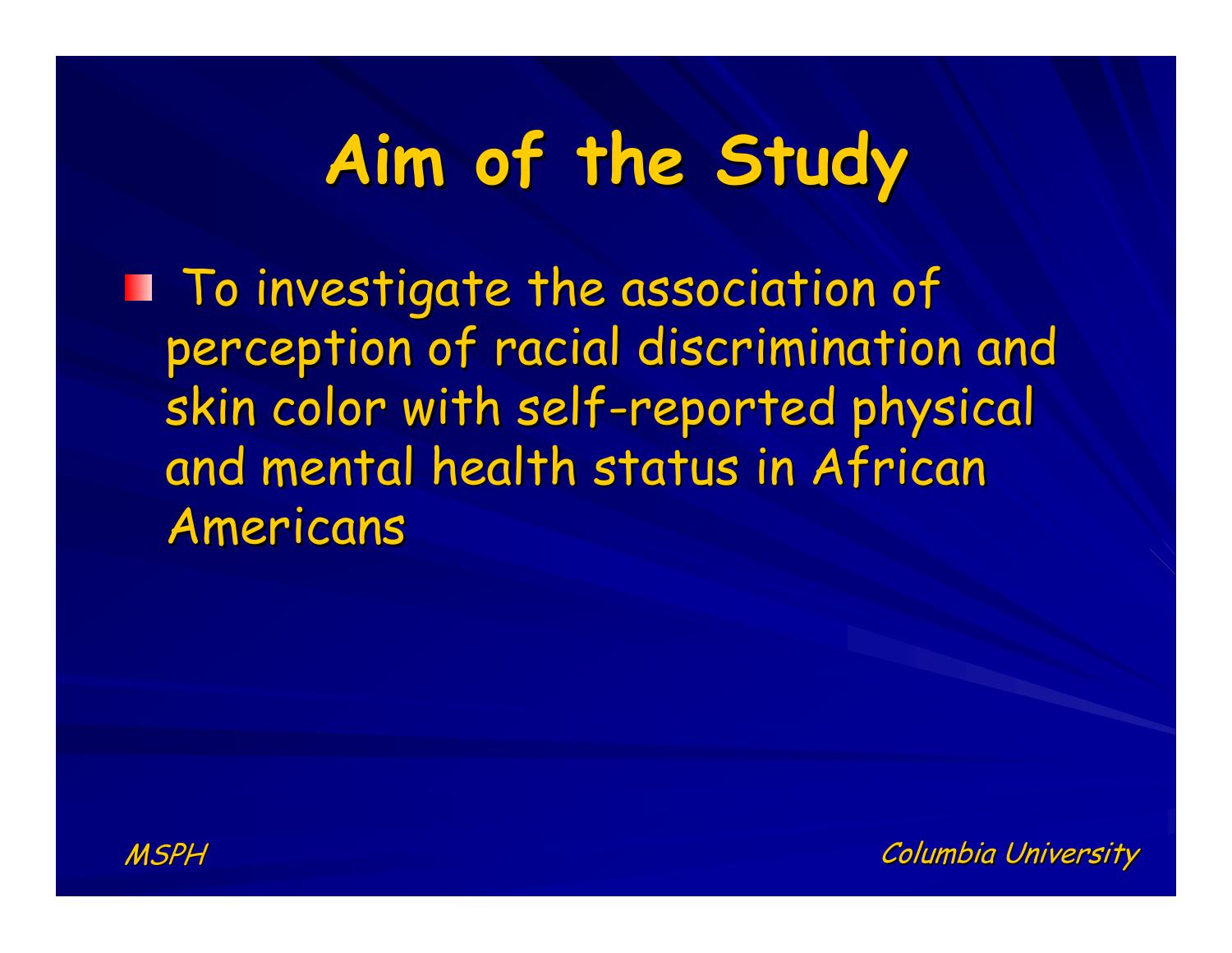## **Source of the Data Source of the Data**

#### **The CARDIA study The CARDIA study**

A prospective study of cardiovascular risk<br>factors

**5,115 African American and white adults 18-30** years of age recruited from 4 US urban areas in<br>1985-86, balanced on age, sex, race and<br>education

Re-examined every 2-5 years, retention for Sear 15 (2000-01): 74%

A sample of 1,722 African Americans

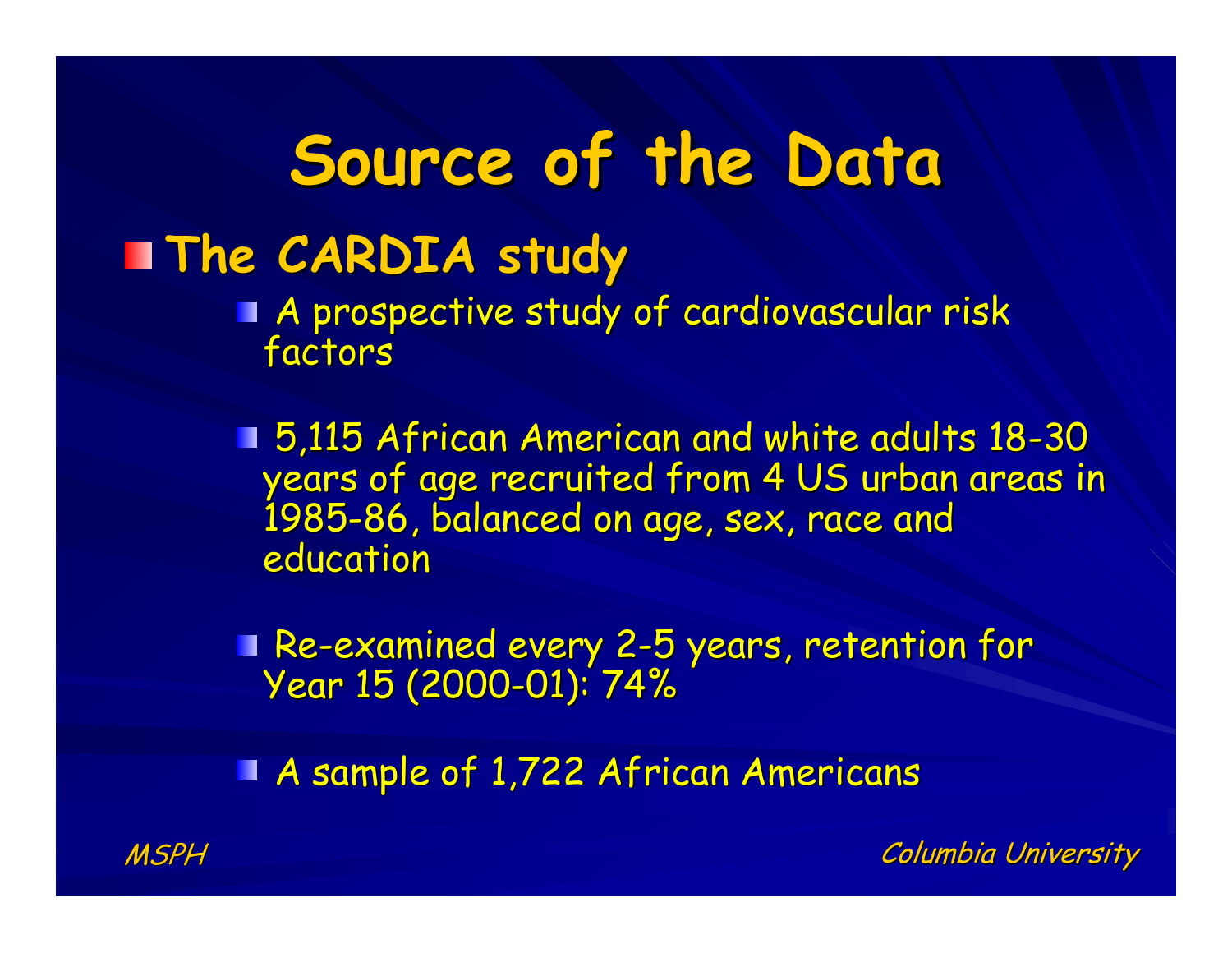#### **Outcomes Outcomes**

**Physical and Mental Health Physical and Mental Health Data collected during Year 15** 

> **E SF-12: 12 questions representing two summary** scores, the Physical Component Score (PCS) and the Mental Component Score (MCS)

**Scores on scale from 0 (worst) to 100 (best)** 

**Mean score for a healthy population is 50** 

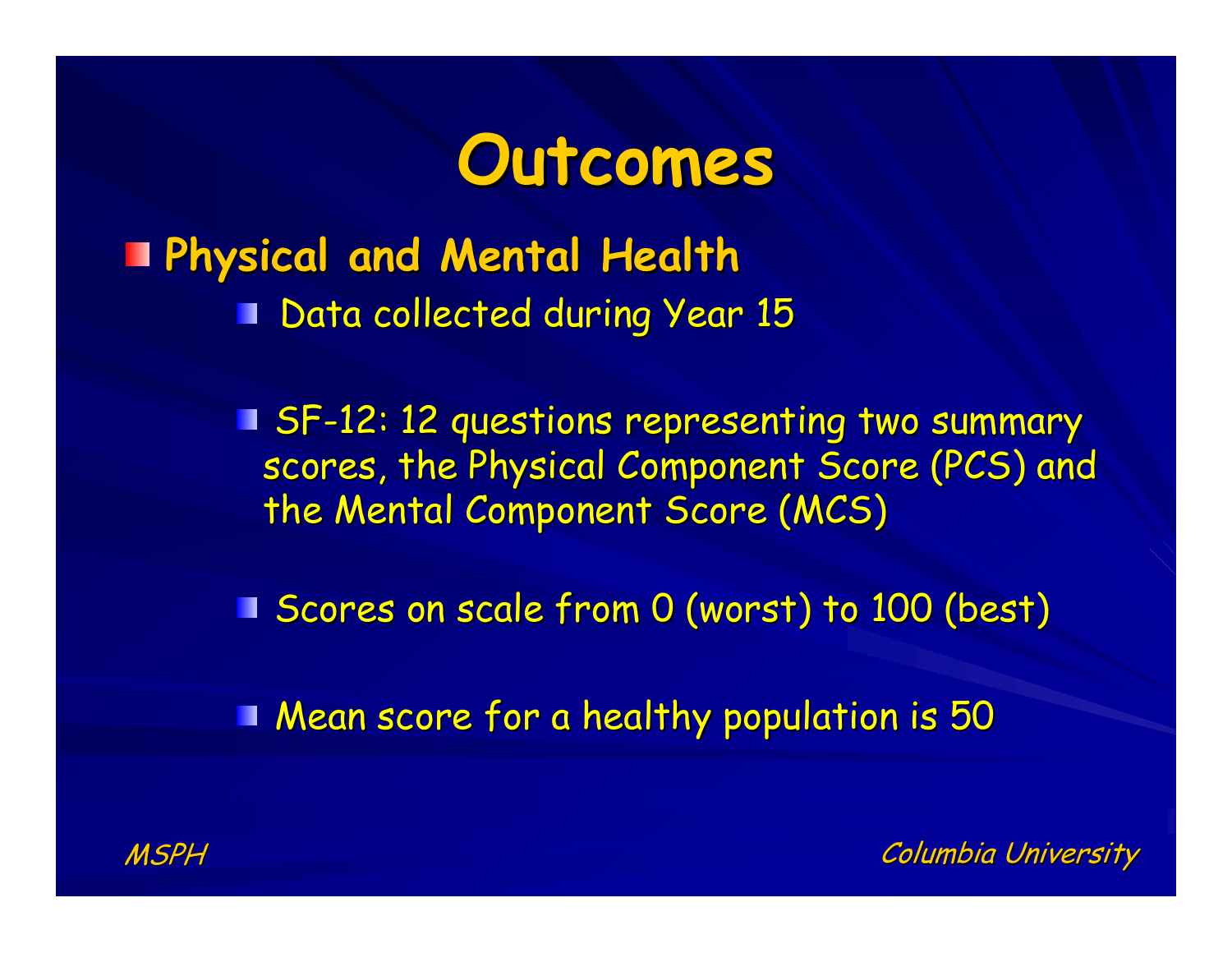

#### **Racial Discrimination Racial Discrimination**

**Data collected during Year 15** 

**Self-reported experience of discrimination in 7** domains: at school, getting a job, getting housing, at work, at home, getting medical care, on the street or in a public setting

Answers for 7 domains added for a summary score Answers for 7 domains added for a summary score

**Range from 0 (no discrimination) to 21 (highest** frequency/intensity of discrimination)

MSPH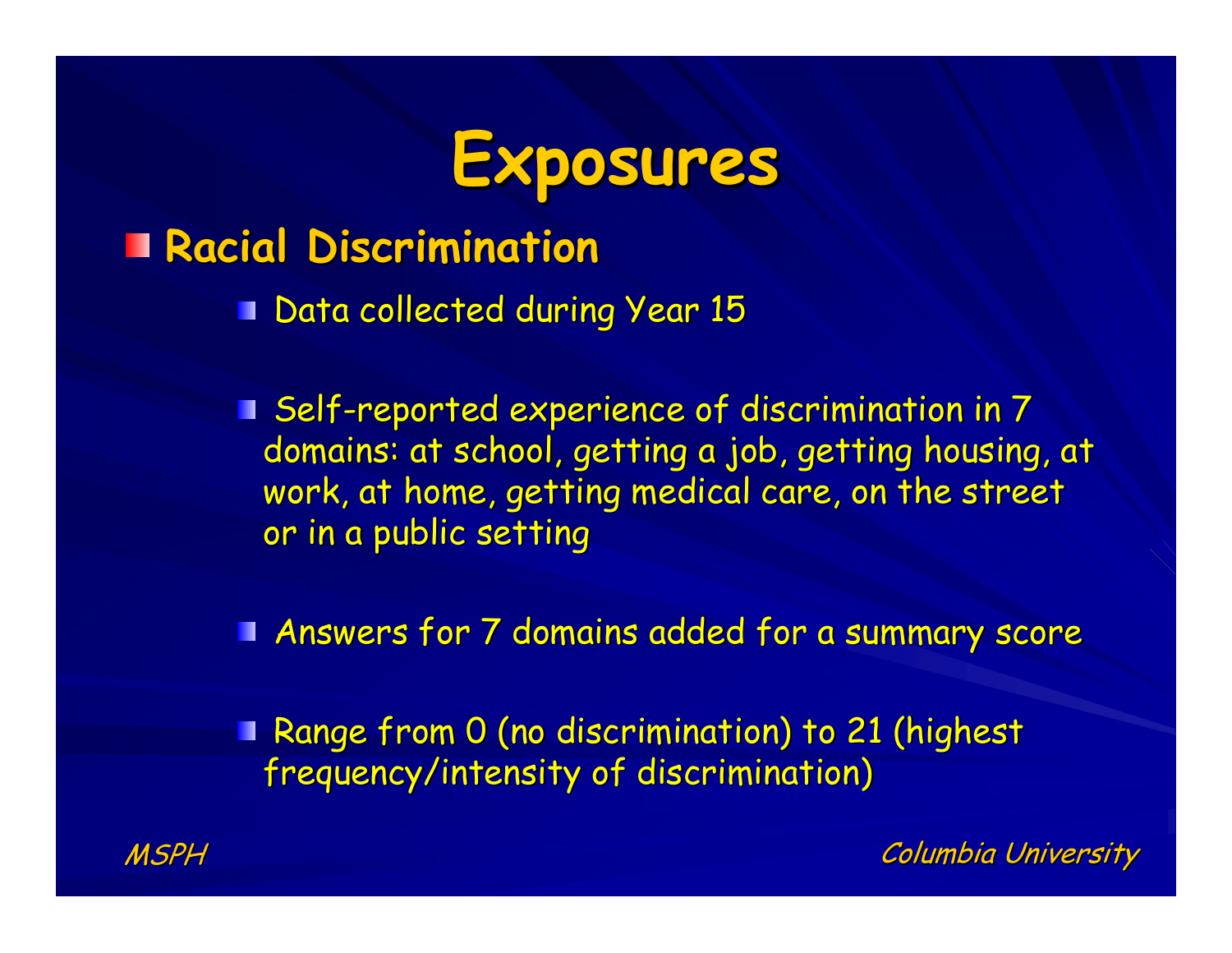

#### **Skin Color Skin Color**

**Data collected during Year 7 follow up** examination

By amber, blue, and green filters of a By amber, blue, and green filters of a Photovolt Photovolt 577 reflectance meter 577 reflectance meter

Values pertain to percentage reflected Values pertain to percentage reflected light

**Range from 0 (darkest) to 100 (lightest)** 

**Columbia University** 

MSPH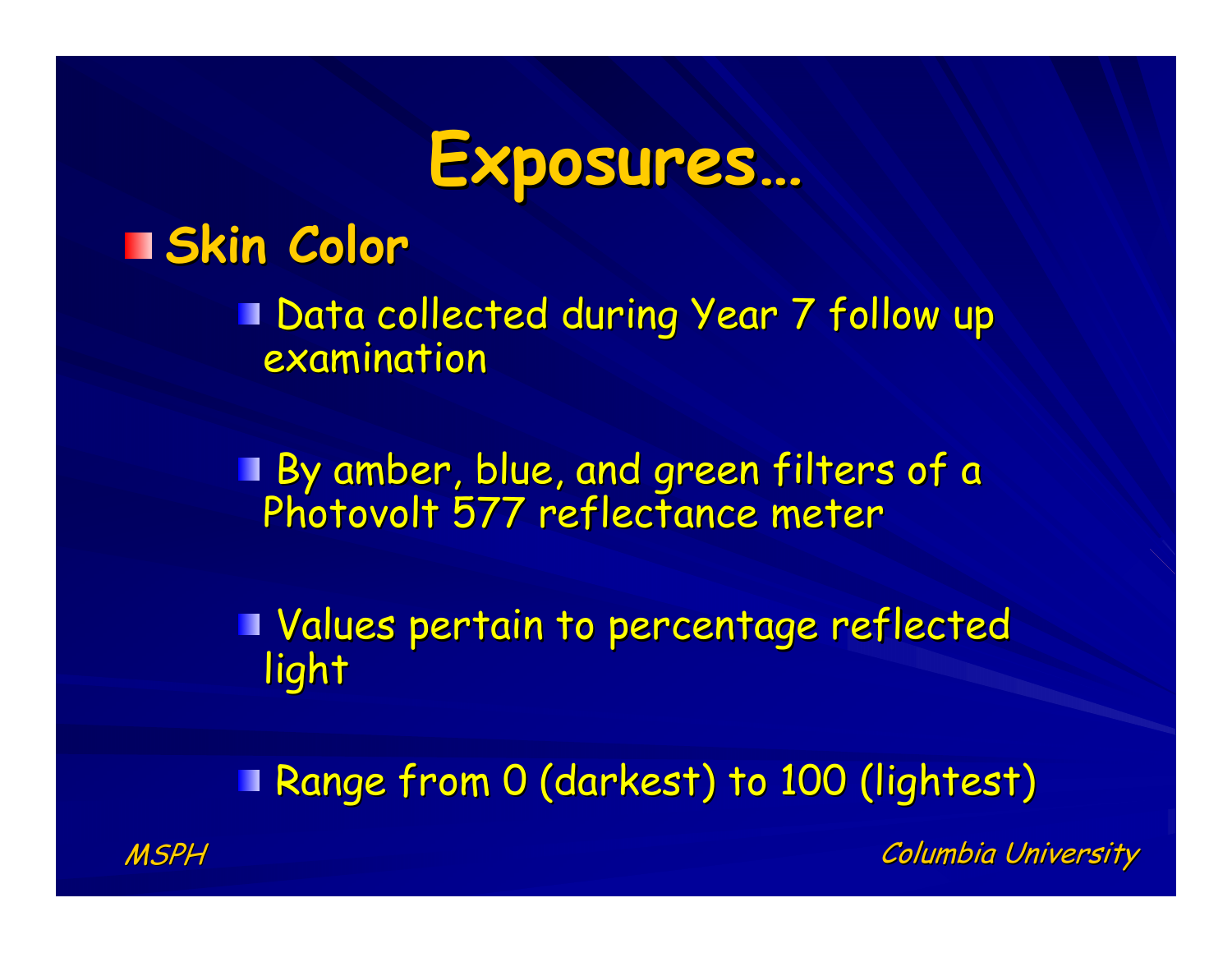#### **Covariates Covariates**

Age **Marital status** Education (years and degrees) Education (years and degrees) **Family income** 



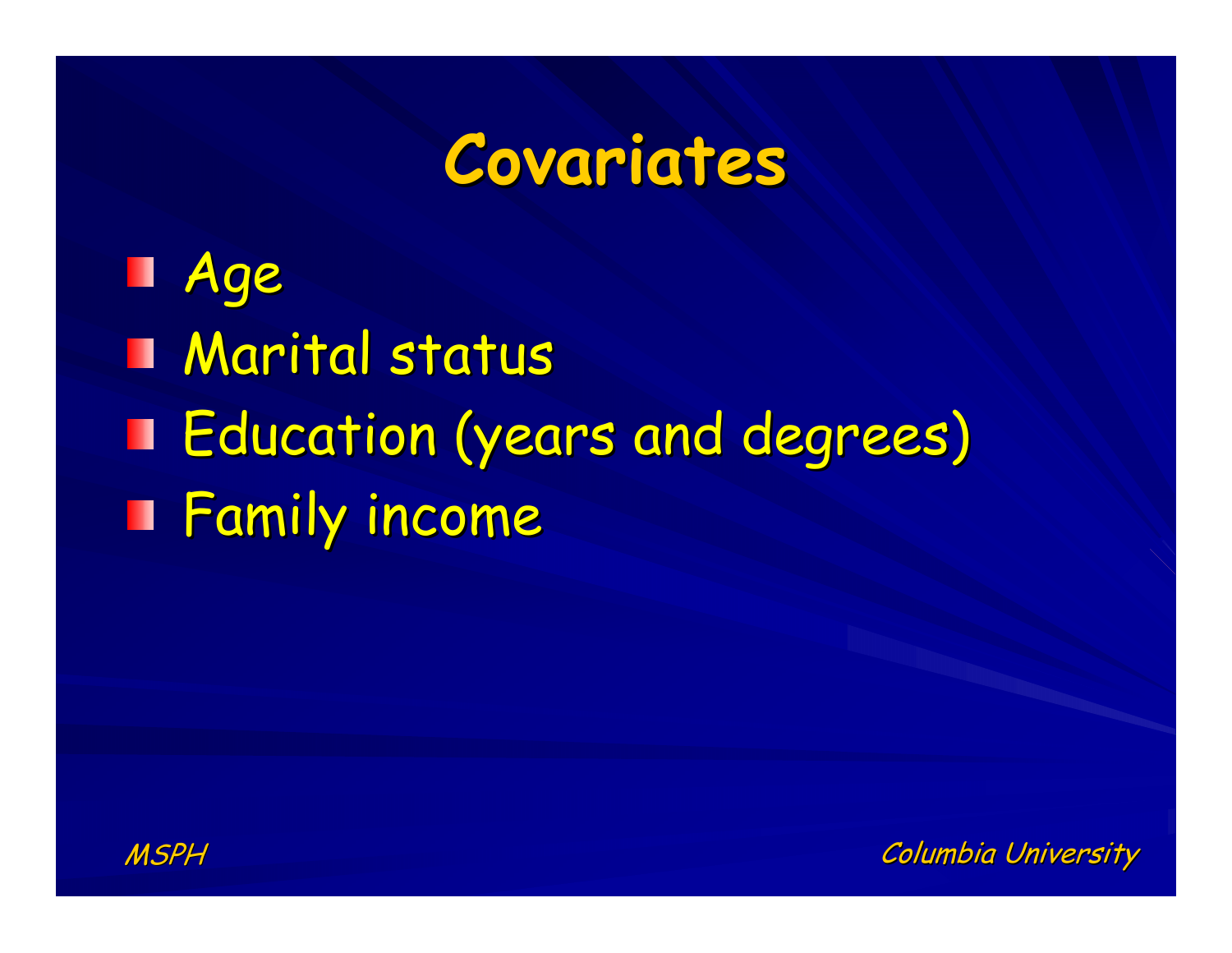#### **Characteristics of the Study Population Characteristics of the Study Population**

|                                      | <b>Women</b>        | <b>Men</b>  |  |
|--------------------------------------|---------------------|-------------|--|
| <b>Characteristics</b>               | $(n=1016)$          | $(n=706)$   |  |
| <b>Education (%)</b>                 |                     |             |  |
| <b>Incomplete high school</b>        | 6.6                 | 9.7         |  |
| <b>Complete high school or GED</b>   | 21.7                | 28.5        |  |
| 1-3 years of college                 | 42.5                | 37.8        |  |
| <b>4 years of college</b>            | <b>19.1</b>         | 17.0        |  |
| Some graduate or professional school | 10.1                | $7.0**$     |  |
| Income (%)                           |                     |             |  |
| $<$ \$12,000                         | 11.4                | 10.3        |  |
| \$12,000-\$15,999                    | 5.5                 | 5.1         |  |
| \$16,000-\$24,999                    | 10.8                | 7.0         |  |
| \$25,000-\$34,999                    | 12.9                | 13.0        |  |
| \$35,000-\$49,999                    | 18.6                | 18.4        |  |
| \$50,000-\$74,999                    | 20.9                | 19.7        |  |
| \$75,000-\$99,999                    | 11.6                | <b>13.8</b> |  |
| $\geq$ \$100,000                     | 8.2                 | $12.7***$   |  |
| $*$ < 0.01<br>MSPH                   | Columbia University |             |  |

Columbia University Columbia University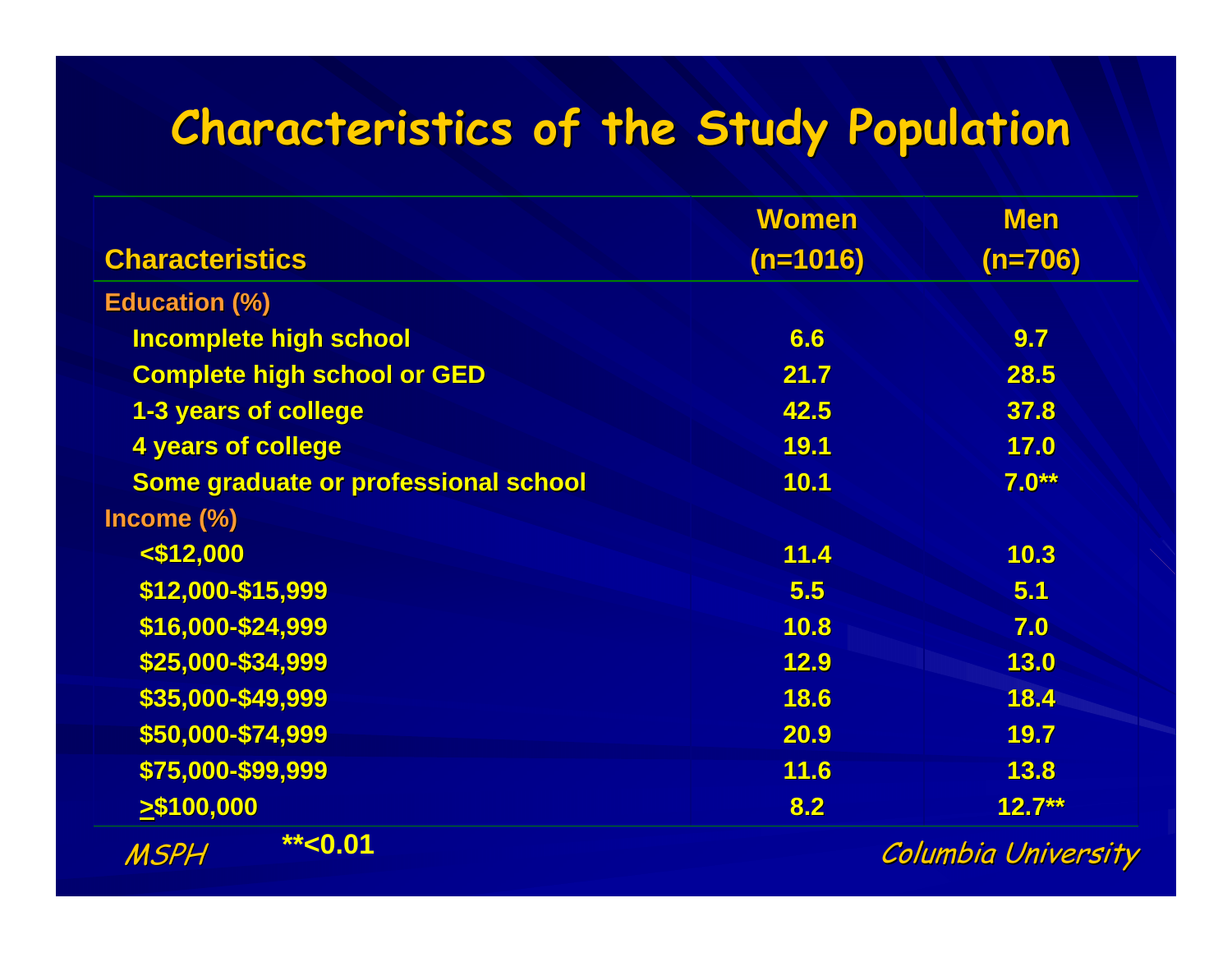#### **Mean scores for physical and mental health at Year 15 Year 15**

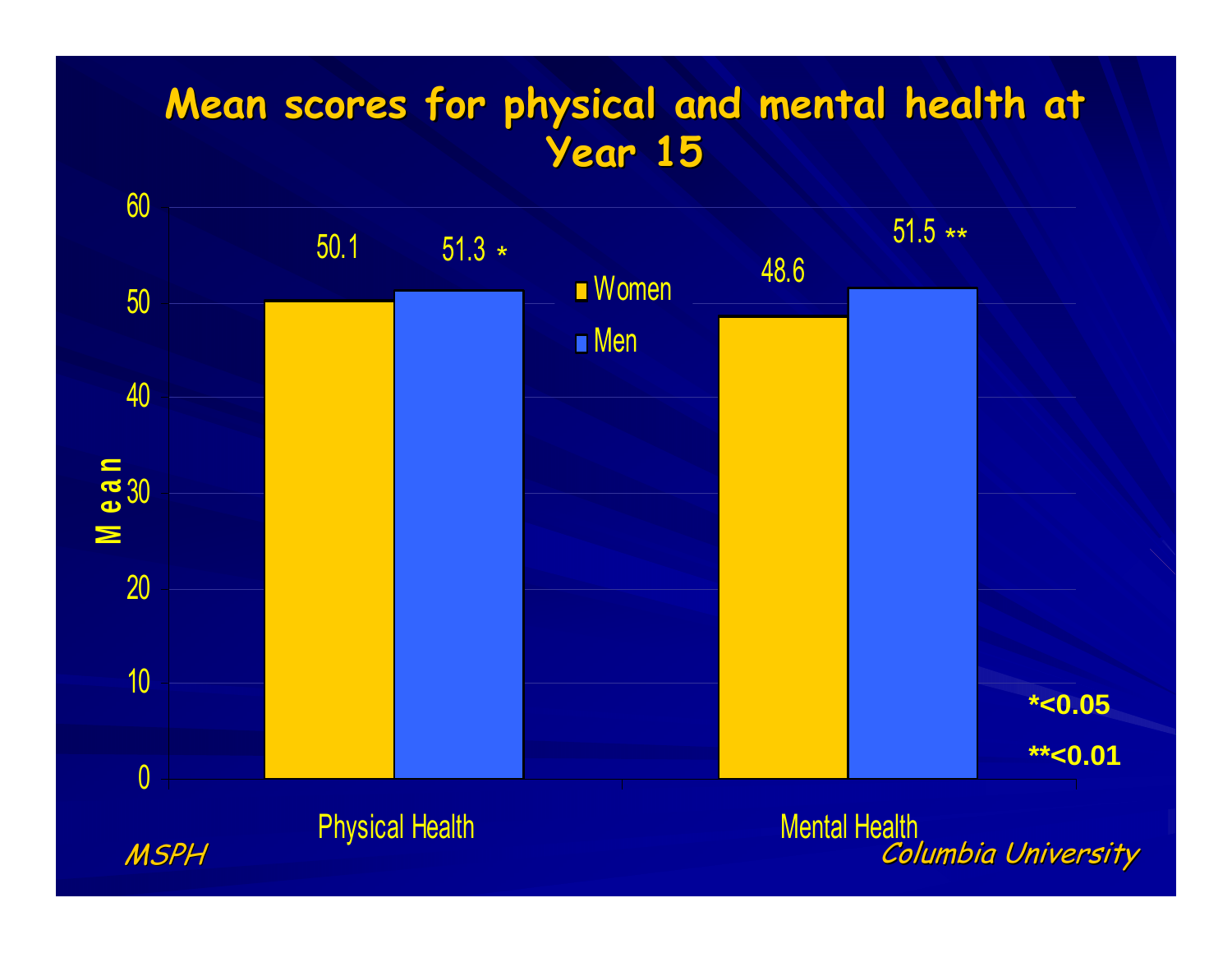#### **Mean skin color reflectance by tertile at Year 7**

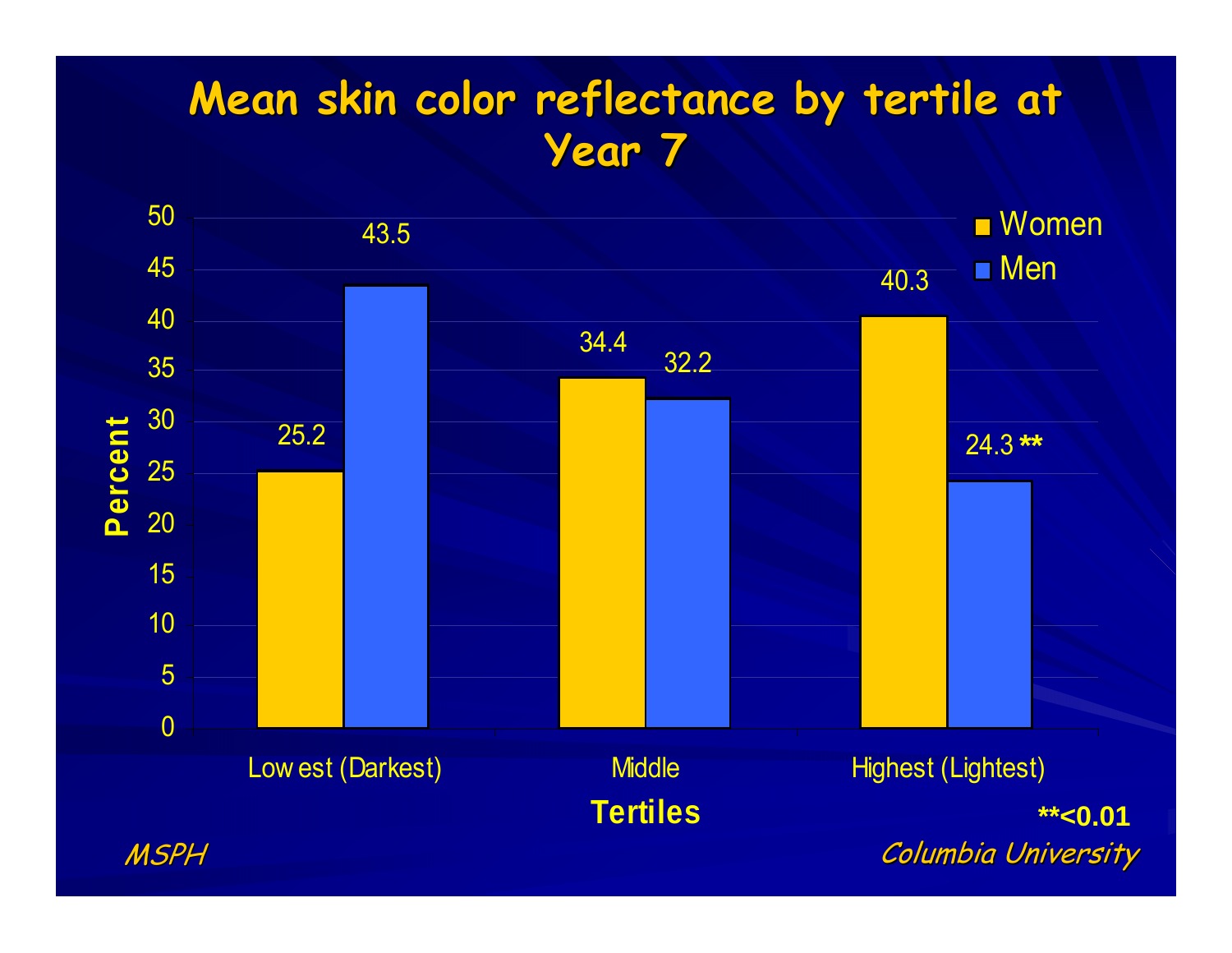#### **Racial discrimination at Year 15 and race/ethnicity:** Prevalence (any versus none) and mean score

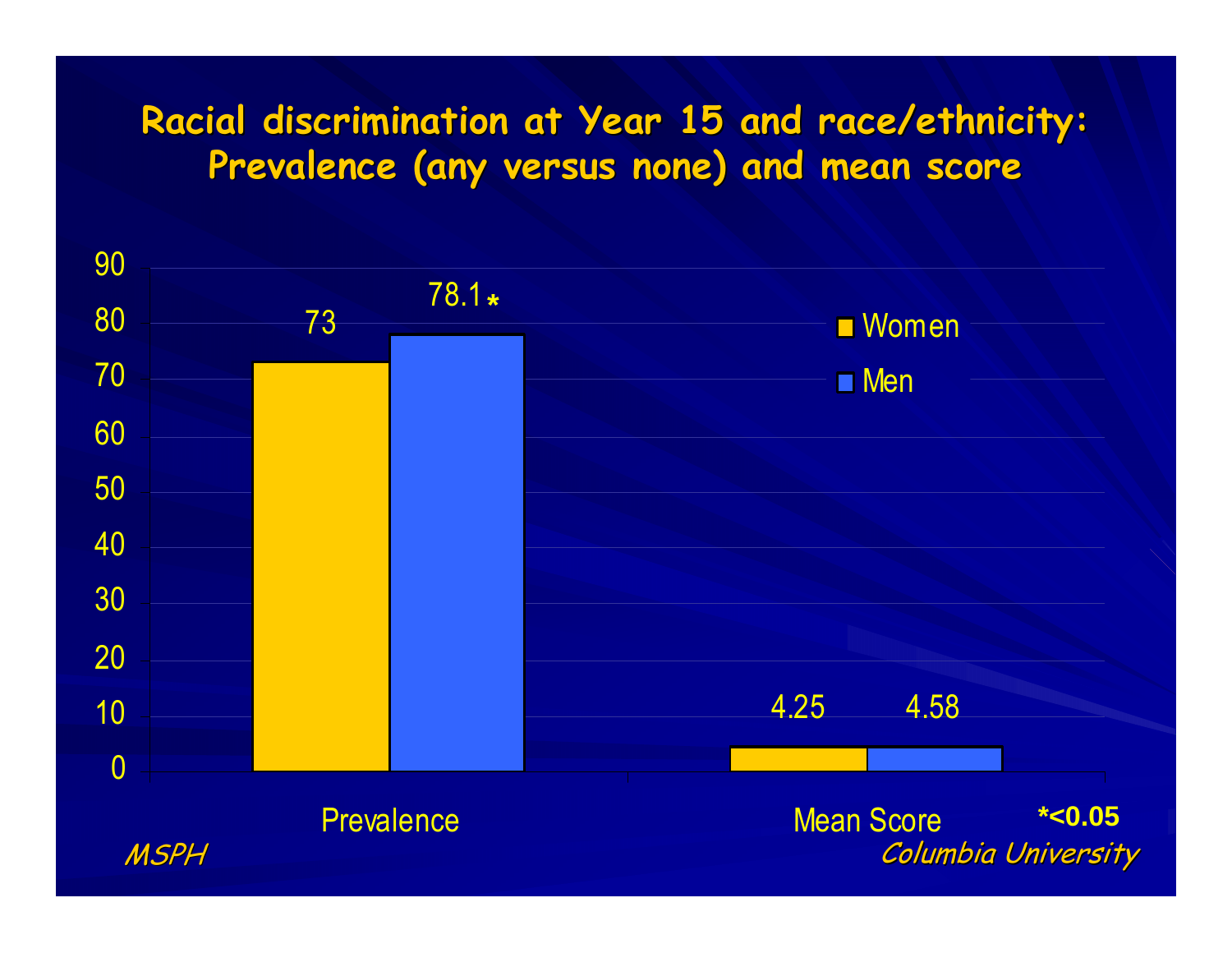# Average change in physical and mental<br>health score per unit increase in the racial<br>discrimination summary score

|                 |                     | Women<br><b>Men</b> |
|-----------------|---------------------|---------------------|
|                 | β                   | β                   |
| <b>Outcomes</b> | $(95\% \text{ Cl})$ | (95% CI)            |
| <b>PCS</b>      | $-0.16$             | $-0.14$             |
|                 | $(-.28, -.04)$      | $(-.27, -.00)$      |
|                 |                     |                     |
|                 |                     |                     |
| <b>MCS</b>      | $-0.52$             | $-0.29$             |
|                 | $(-.67, -.37)$      | $(-.45, -.14)$      |
|                 |                     |                     |

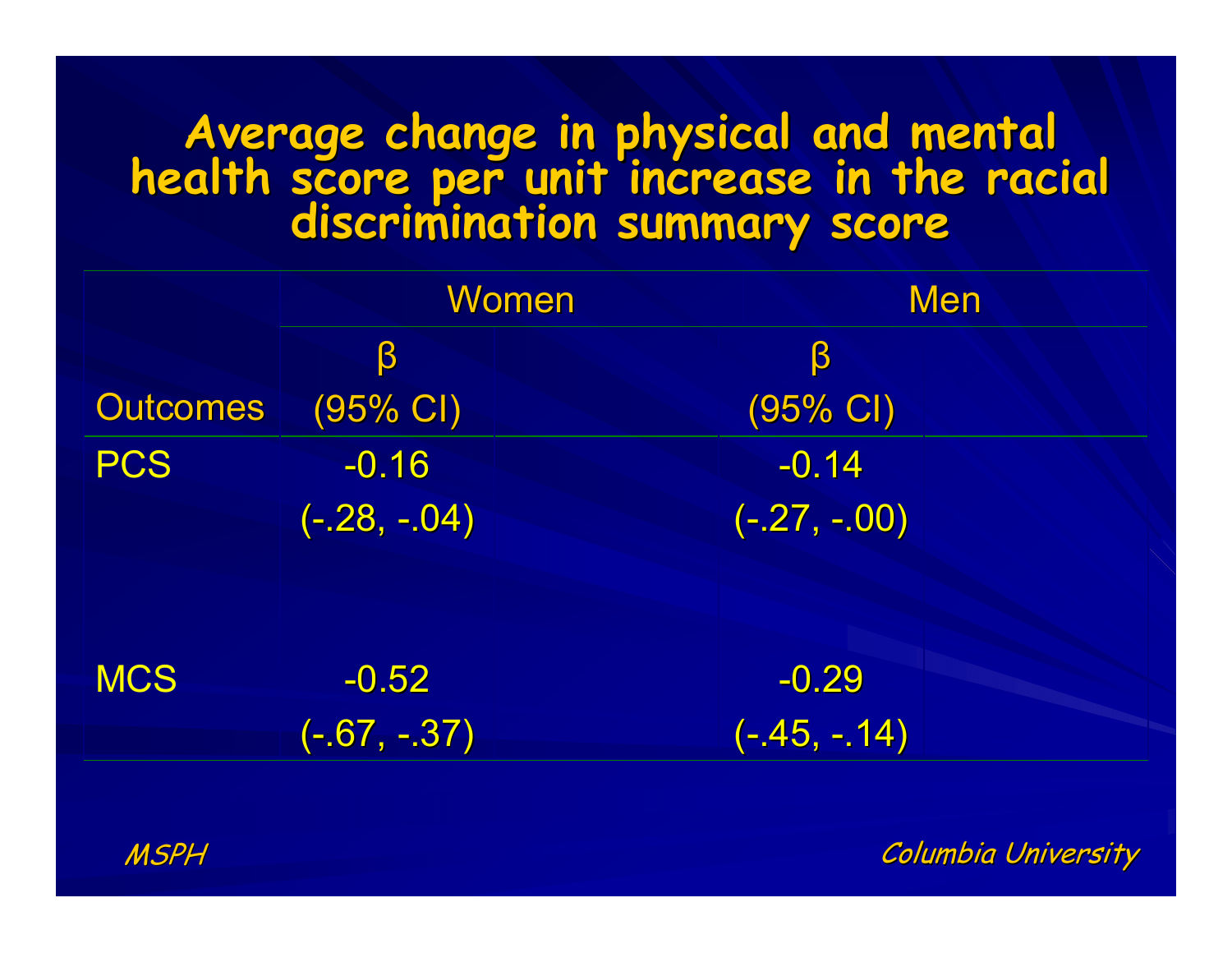# Average change in physical and mental<br>health score per unit increase in the racial<br>discrimination summary score

|                 | Women                 |                    | <b>Men</b>         |                    |
|-----------------|-----------------------|--------------------|--------------------|--------------------|
|                 | β                     | <b>B</b> Adjusted* | β                  | <b>B</b> Adjusted  |
| <b>Outcomes</b> | $(95\% \; \text{CI})$ | $(95% \text{ Cl})$ | $(95% \text{ Cl})$ | $(95% \text{ Cl})$ |
| <b>PCS</b>      | $-0.16$               | $-0.25$            | $-0.14$            | $-0.13$            |
|                 | $(-.28, -.04)$        | $(-.36, -.13)$     | $(-.27, -.00)$     | $(-.26, .002)$     |
|                 |                       |                    |                    |                    |
|                 |                       |                    |                    |                    |
| <b>MCS</b>      | $-0.52$               | $-0.56$            | $-0.29$            | $-0.31$            |
|                 | (-.67, -.37)          | $(-.71, -.41)$     | $((-45, -.14))$    | $(-.46, -.16)$     |
|                 |                       |                    |                    |                    |

**\*Coefficients adjusted for age, income and education**

MSPH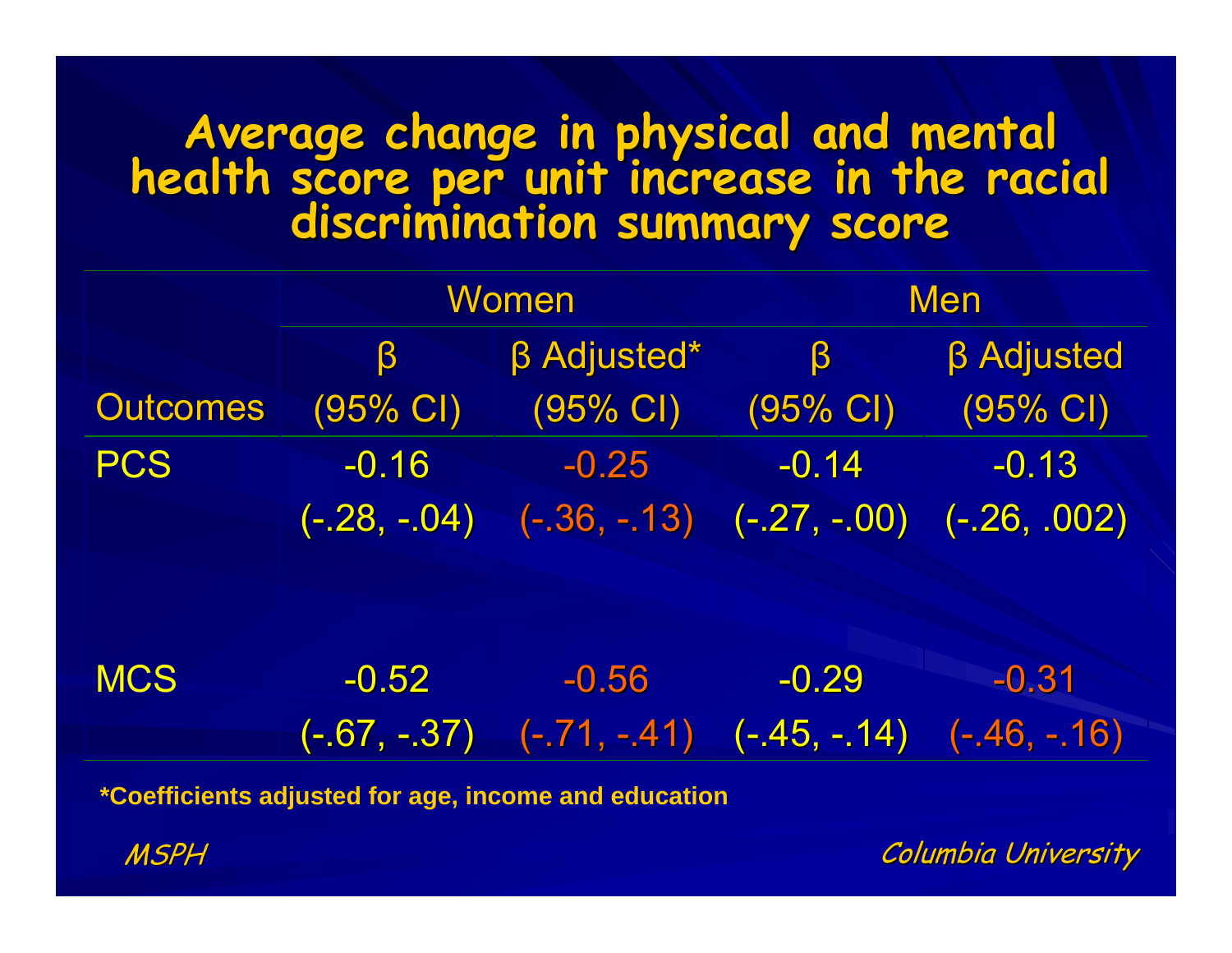## **Additional Results Additional Results**

**Skin color was not associated with physical or mental health physical or mental health**



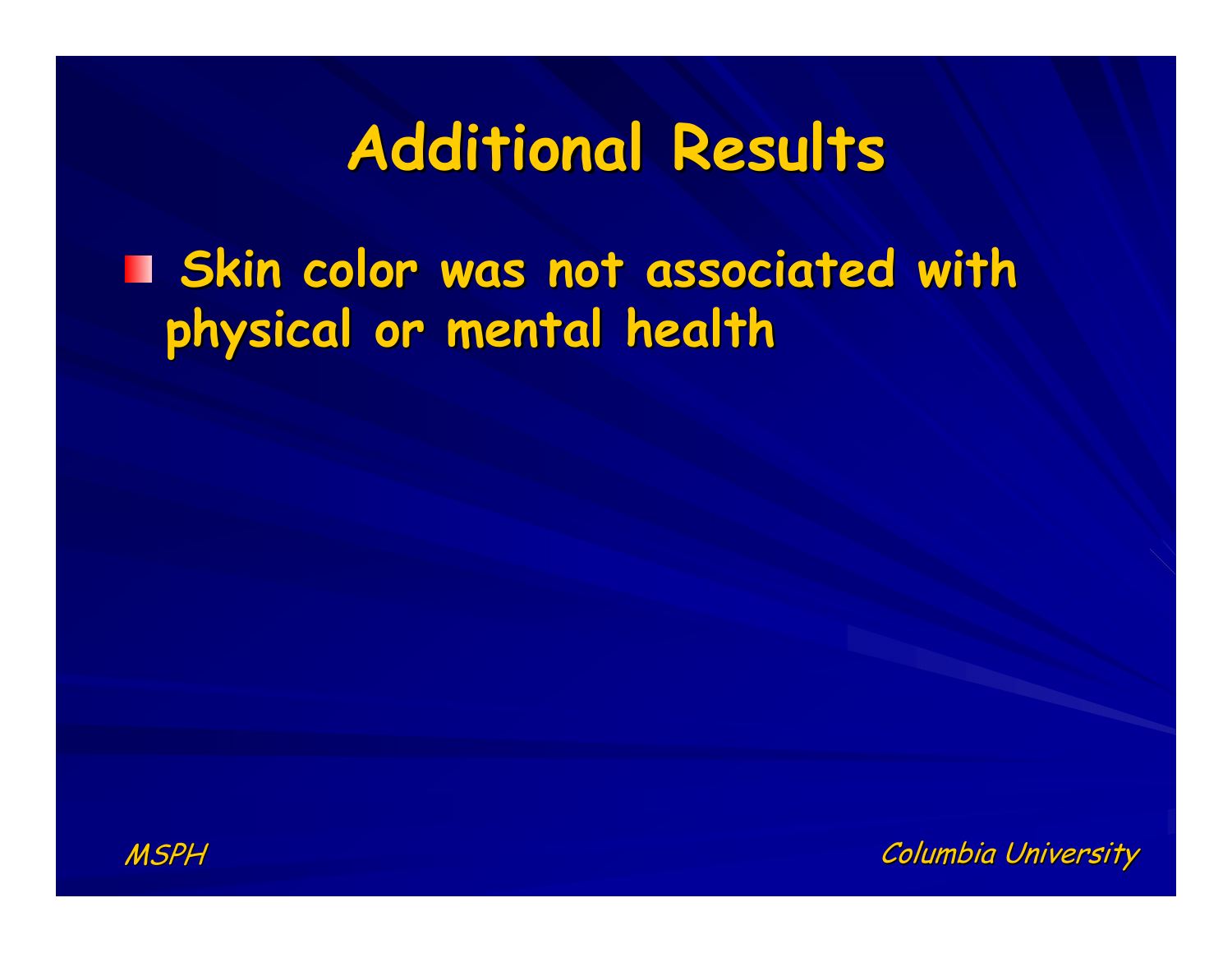#### **Additional Results… Additional Results…**

**The association between discrimination** and MCS varies with income among women

> I In women with income of less than \$16,000, between \$16,000 to \$34,999 and \$35,000 to \$74,999, a one unit increase in the discrimination scale was associated with a decrease of 0.77, 0.65 and 0.60 in the mean MCS score, respectively

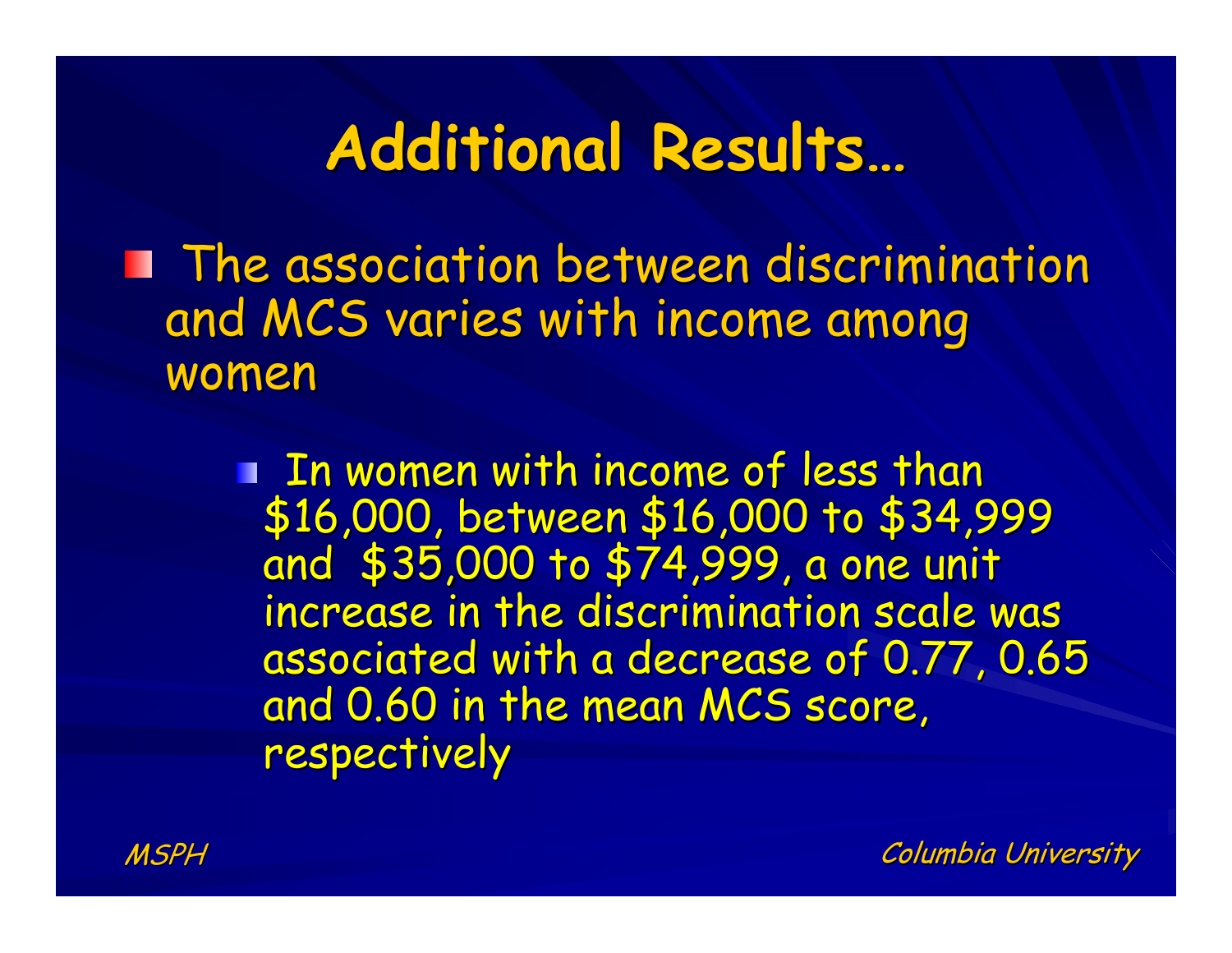## **Limitations Limitations**

Cross-sectional data ш

I Self-reported nature of the data could lead to same-source bias

**Measurements of skin color were taken eight** years before the discrimination and health assessment

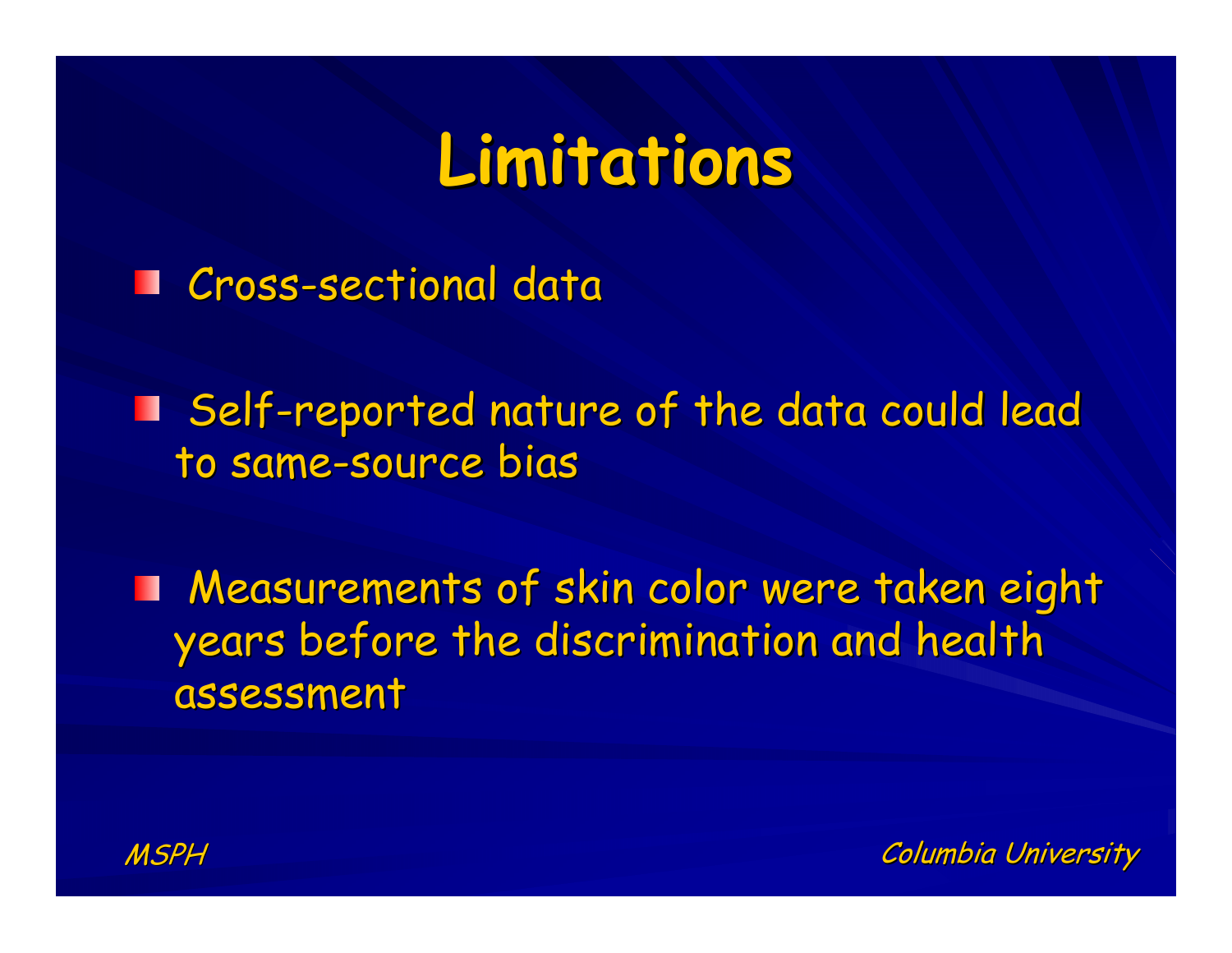## **Conclusions Conclusions**

**Racial discrimination was reported in** 75% of participants, but was more 75% of participants, but was more common in men than in women

**Racial discrimination was associated** with worse physical and mental health in both men and women

> **These associations were stronger for women** than for men

MSPH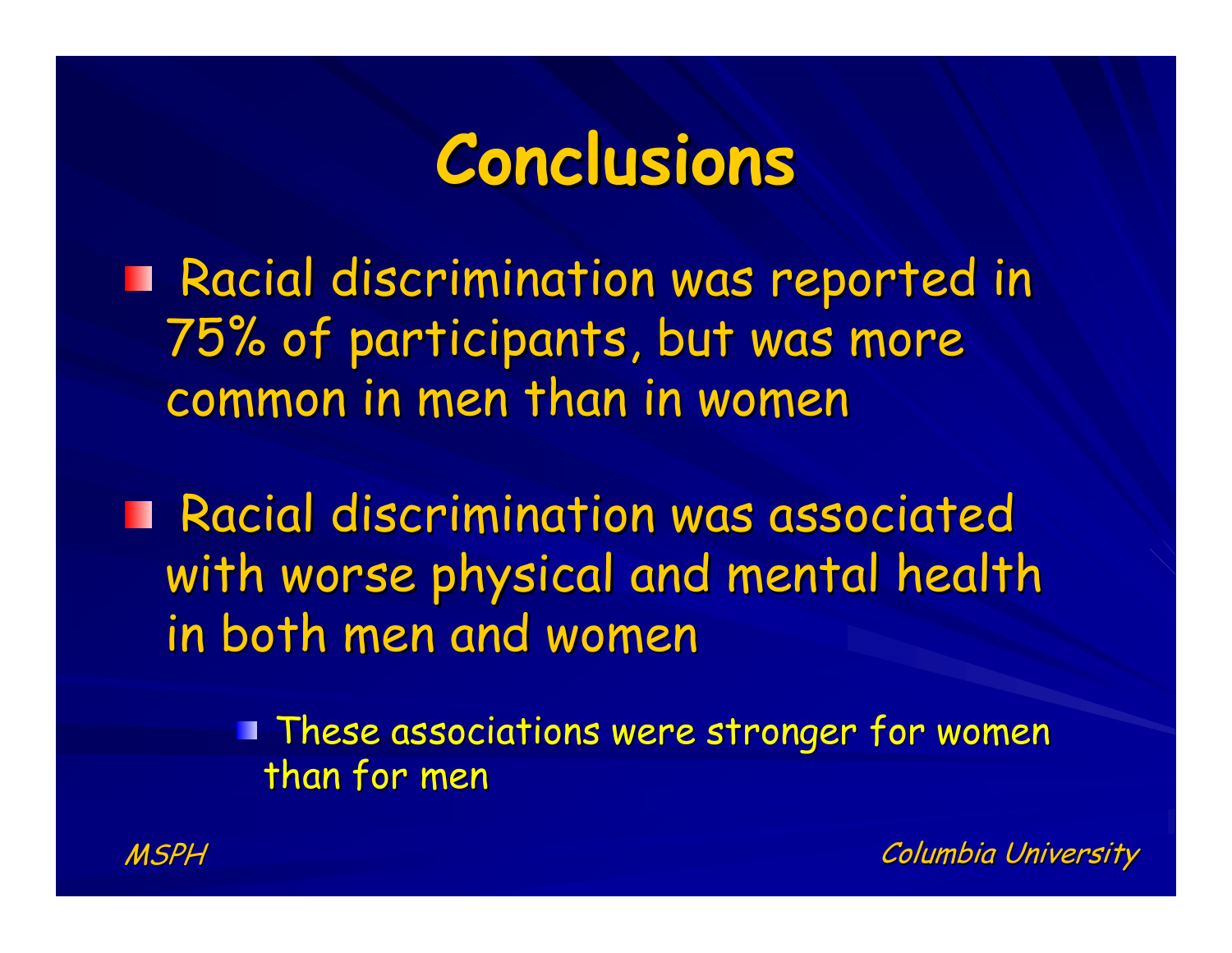#### **Self-reported racial discrimination** and substance use in the Coronary **Artery Risk Development in Adults (CARDIA) study (CARDIA) study**

**Borrell LN, Jacobs DR, Williams DR, Pletcher MJ, Houston TJ, Kiefe CI. American Journal of Epidemiology (Article accepted for publication)**

MSPH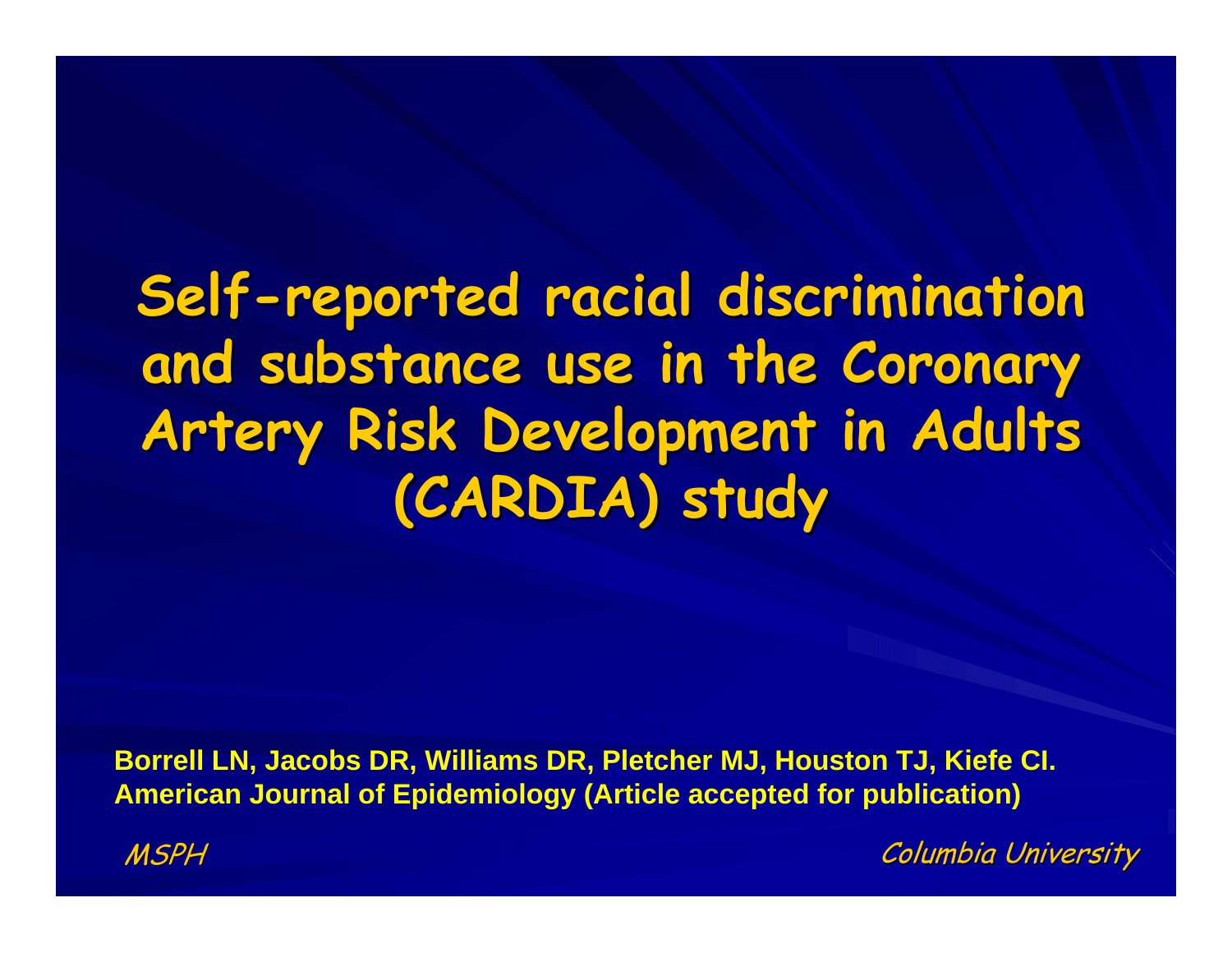# **Background Background**

**Although the associations between** racial discrimination and health outcomes have been reported consistently, the causal mechanism underlying these associations remains a challenge

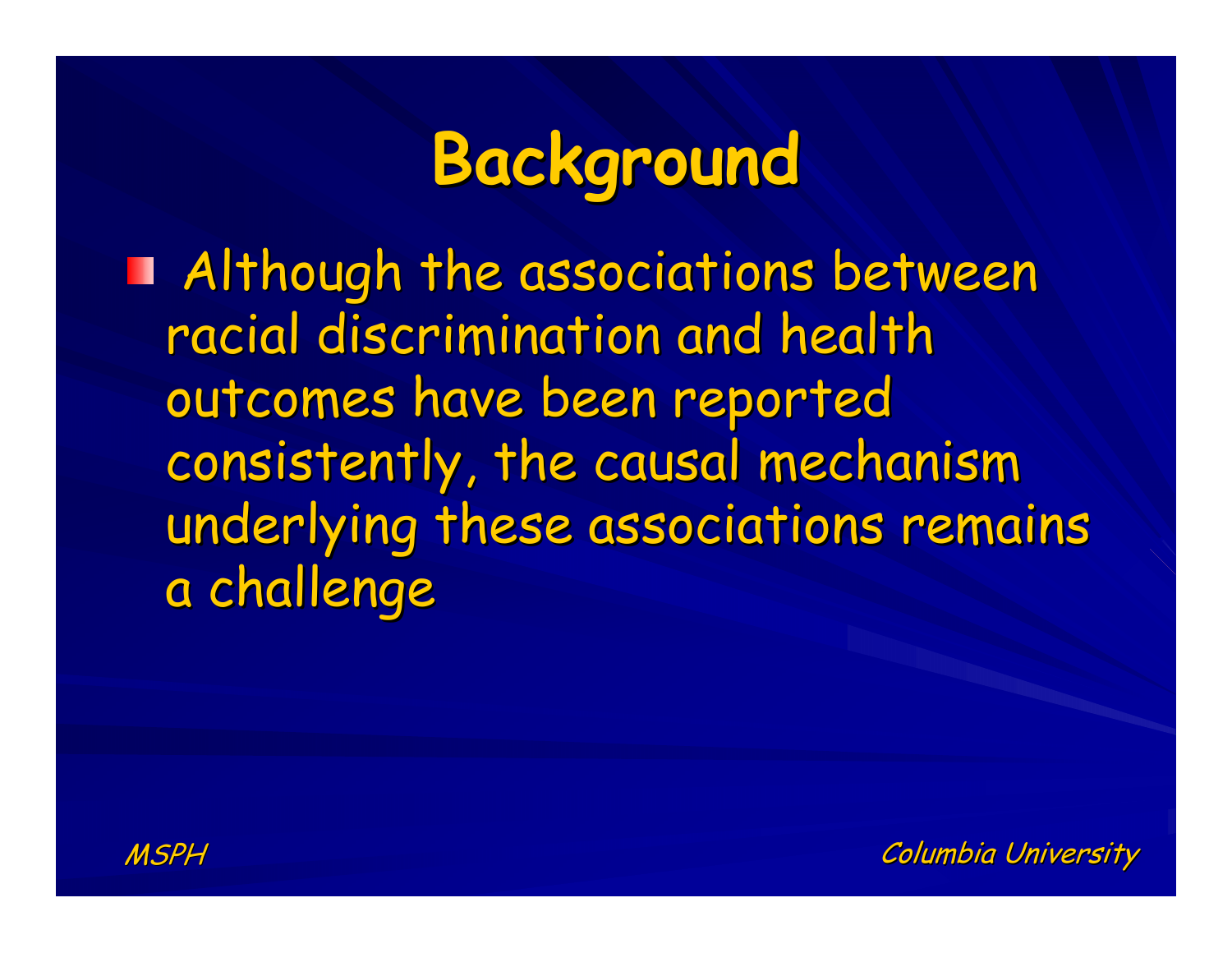# **Aim of the Study Aim of the Study**

 $\blacksquare$  To investigate the association of selfreported racial discrimination with cigarette smoking, alcohol consumption, and use of illicit substances among African American and white adults

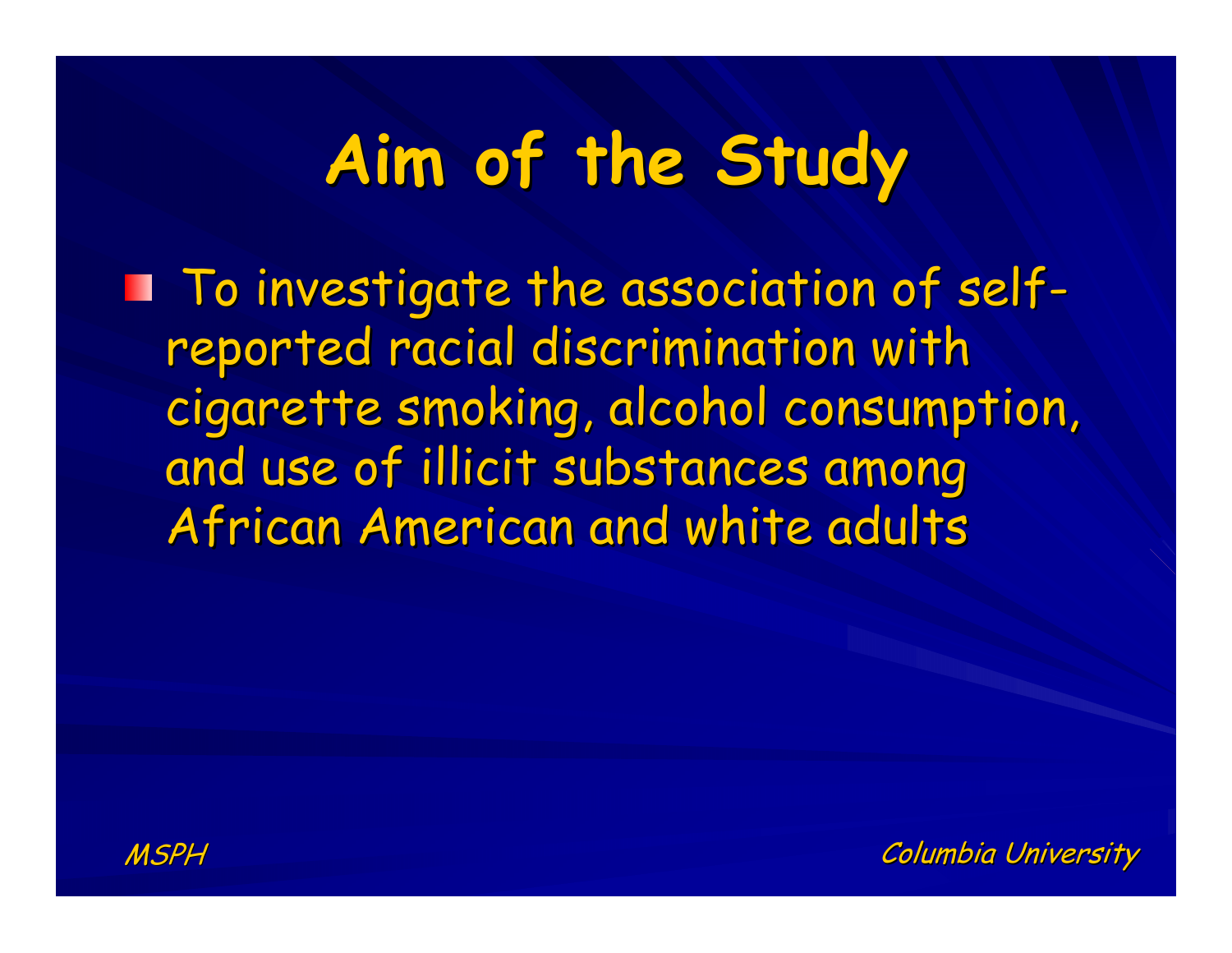#### **Methods Methods**

**Example Study African American (n=1507)**  $\n$  Whites (n=1822)

Outcomes ш

I Smoking status, alcohol consumption, and<br>lifetime use of illicit substances (marijuana,<br>cocaine, crack, heroin and speed)<br>ascertained at Year 15

**Racial Discrimination at Years 7 and 15** 

MSPH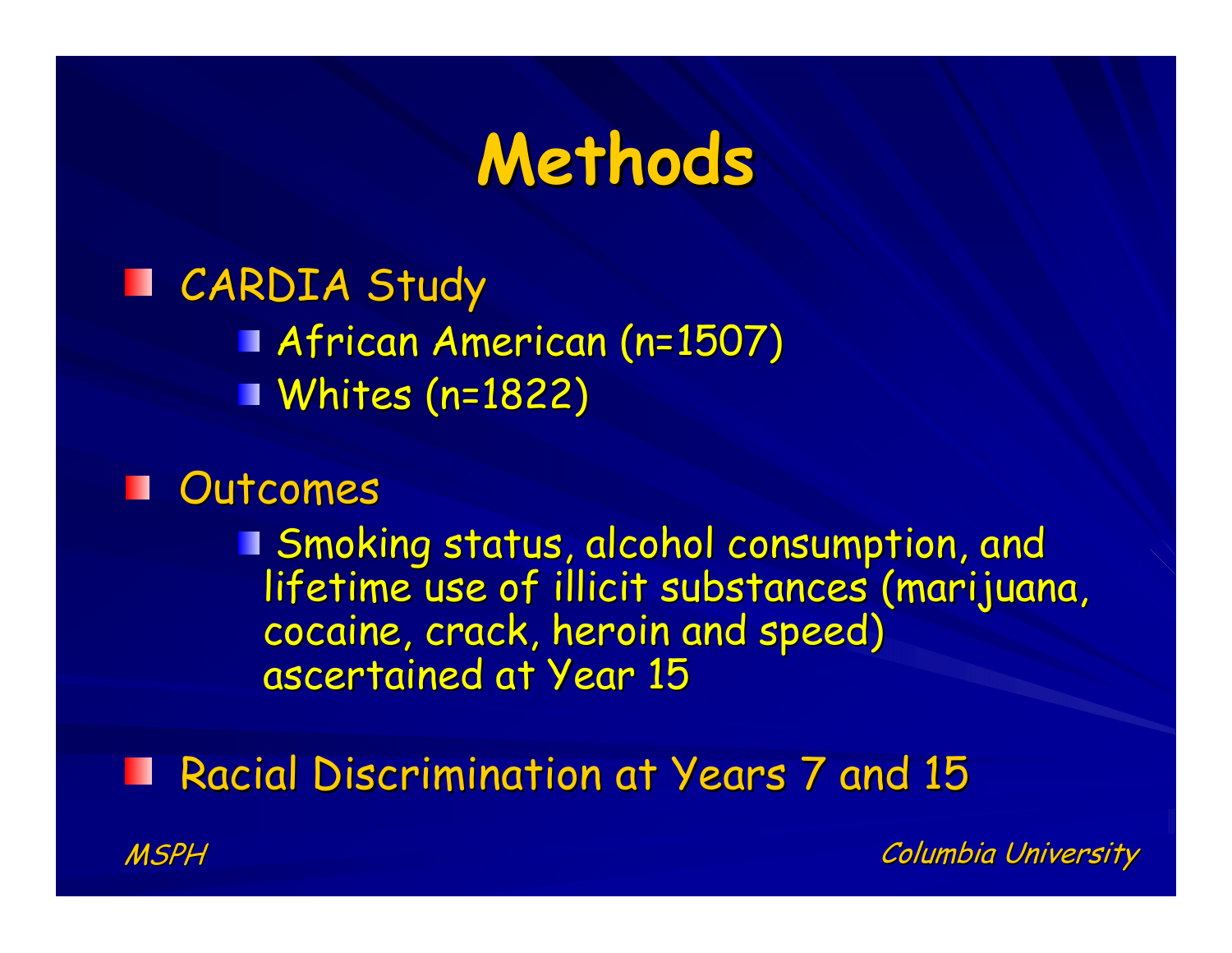## **Covariates Covariates**

- Age
- **Sex**
- **Marital status**
- **F** Education (years and degrees)
- **Family income**
- Coping mechanisms for unfair treatment ш
- **T** Control/mastery
- Anger ш
- **N** Social network
- **Social support**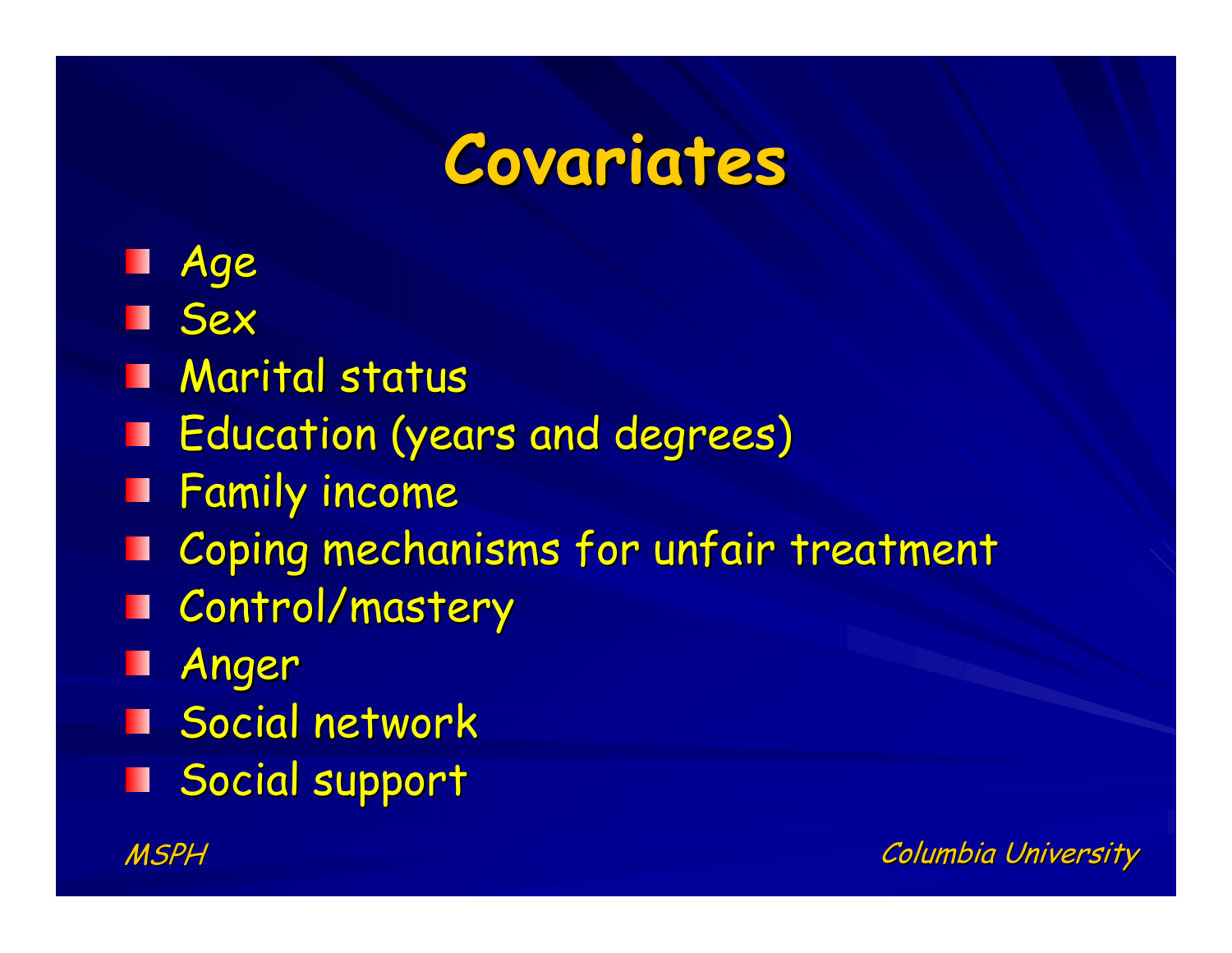#### Prevalence of racial discrimination by **race/ethnicity race/ethnicity**

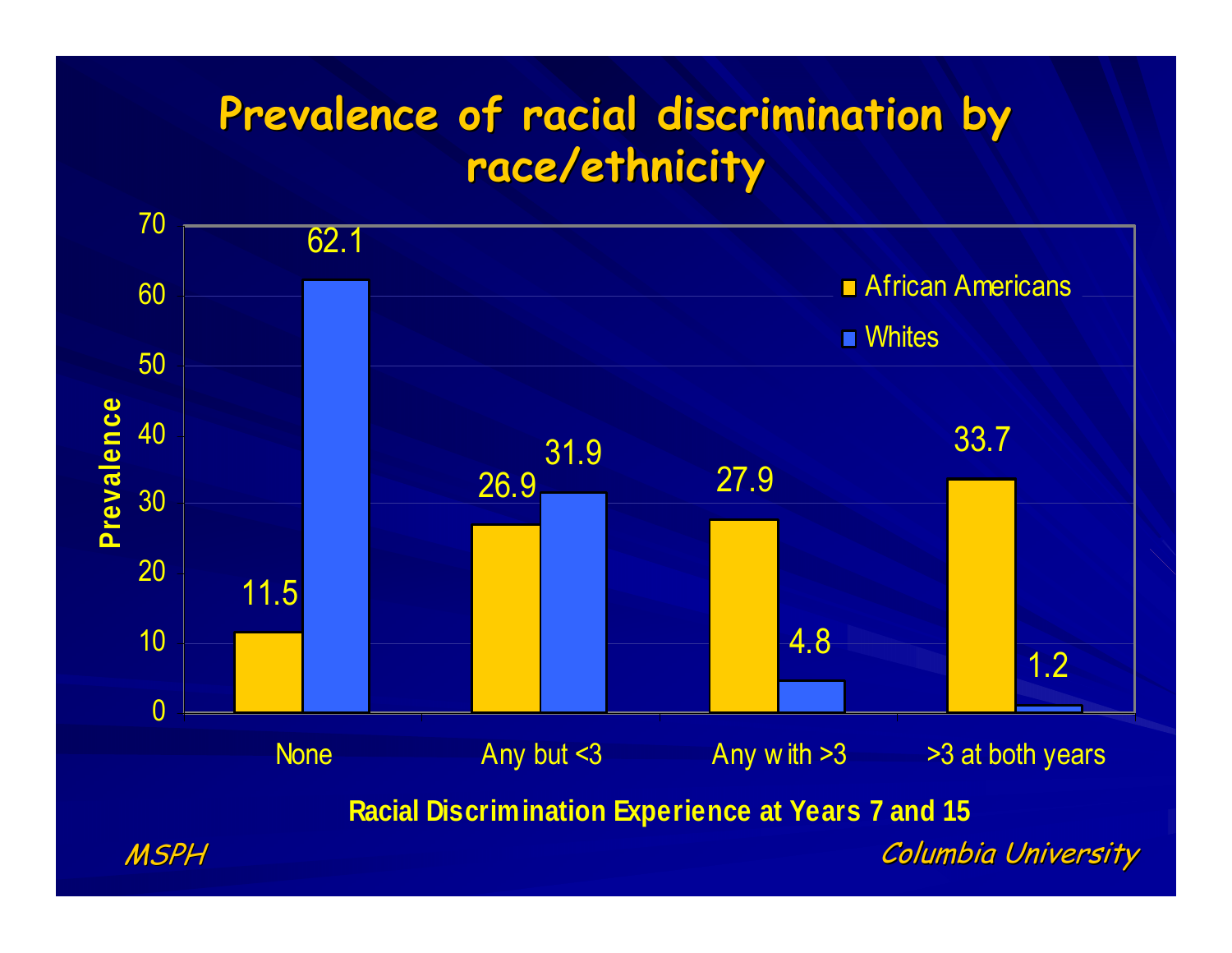#### Prevalence of racial discrimination by **race/ethnicity race/ethnicity**

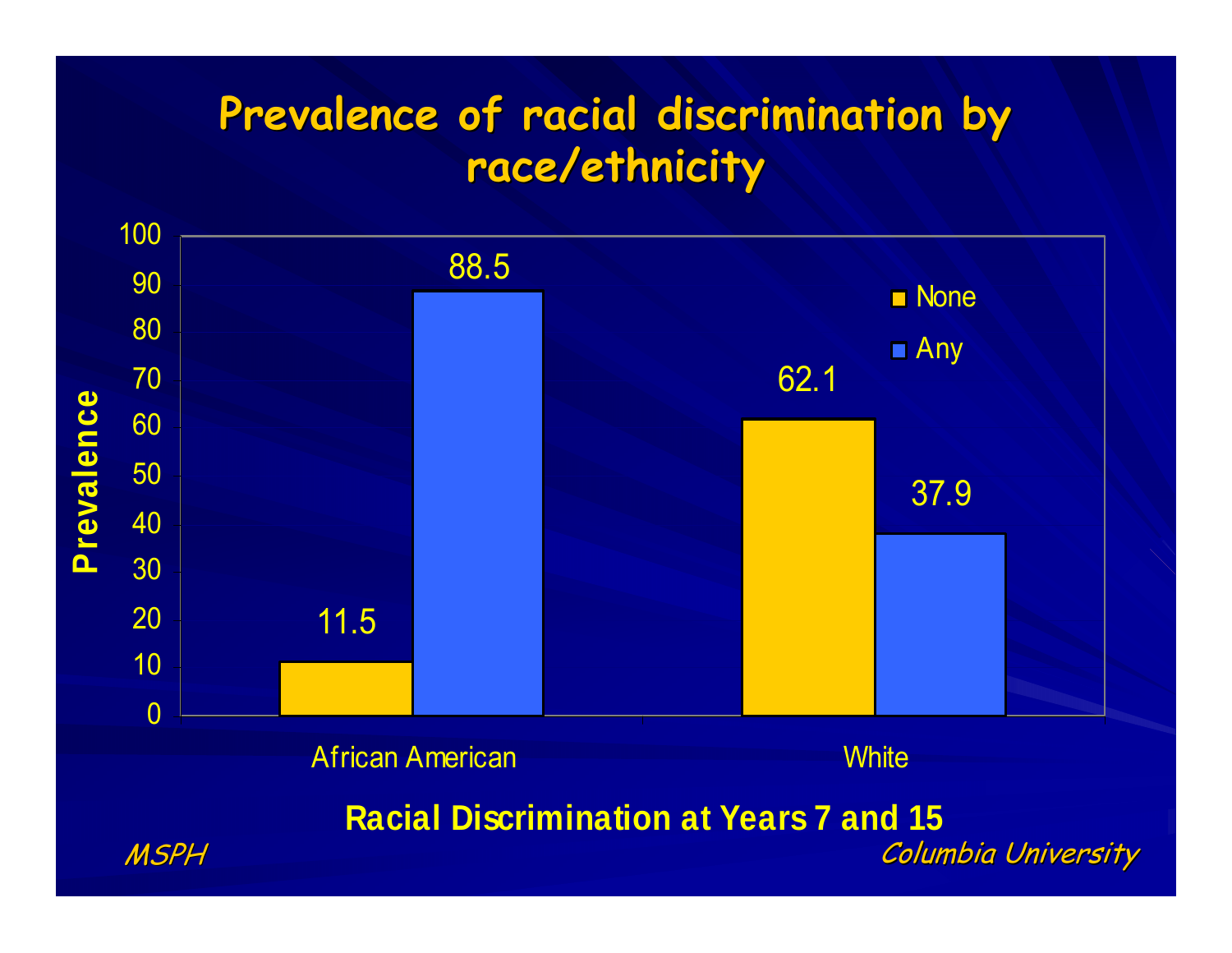#### Prevalence of substance use according to **racial discrimination and race/ethnicity racial discrimination and race/ethnicity**

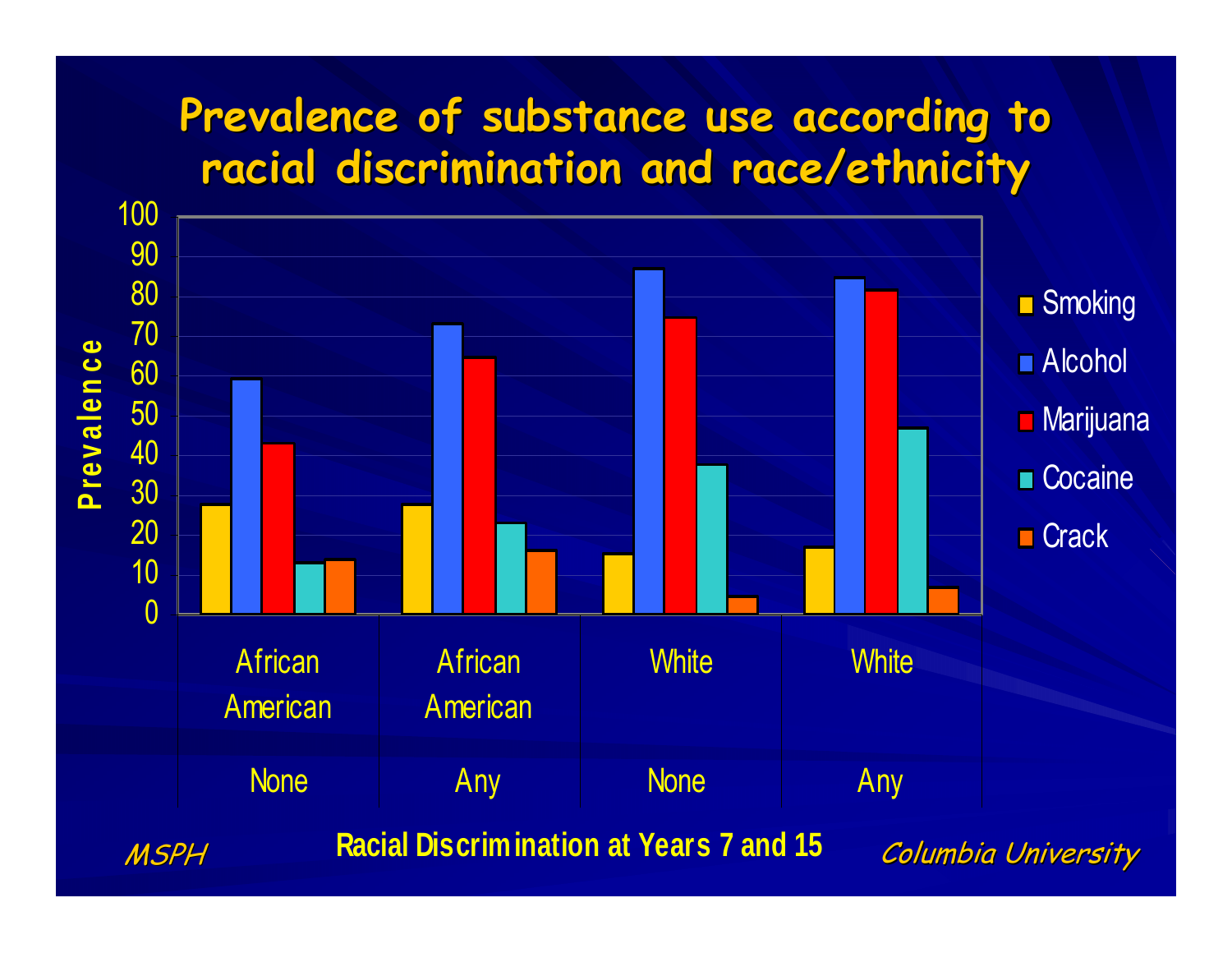### **Limitations Limitations**

**Self-reported nature of the data could lead** to same-source bias

**The associations of racial discrimination with** smoking, alcohol consumption and lifetime substance use were determined in crosssectional and longitudinal analyses

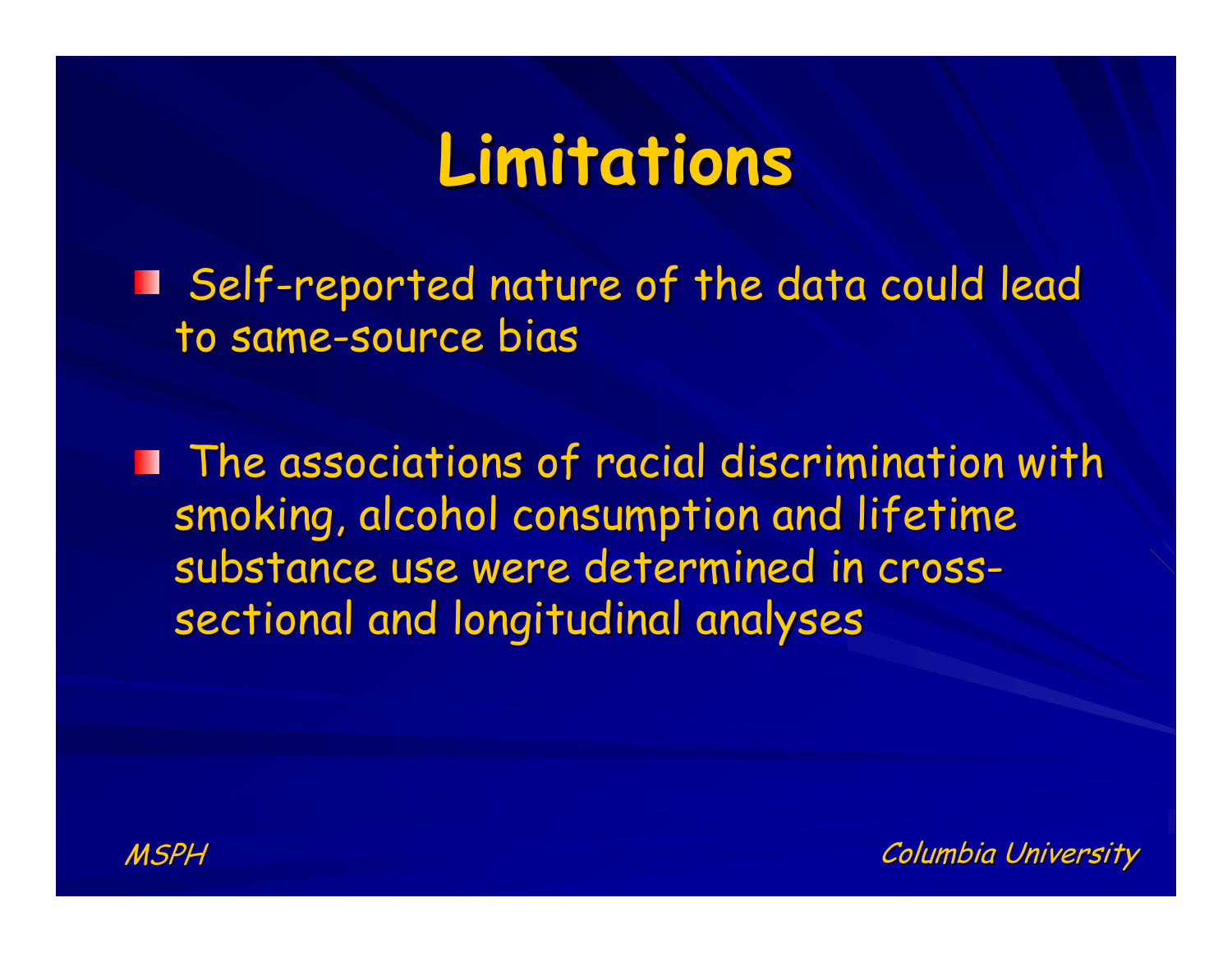#### Conclusions

Racial discrimination was: **More common in African Americans** (89%) than in whites (38%) when queried 8 years apart 8 years apart

> Associated with smoking, past year Ш alcohol consumption and lifetime use of marijuana and cocaine in both racial/ethnic groups

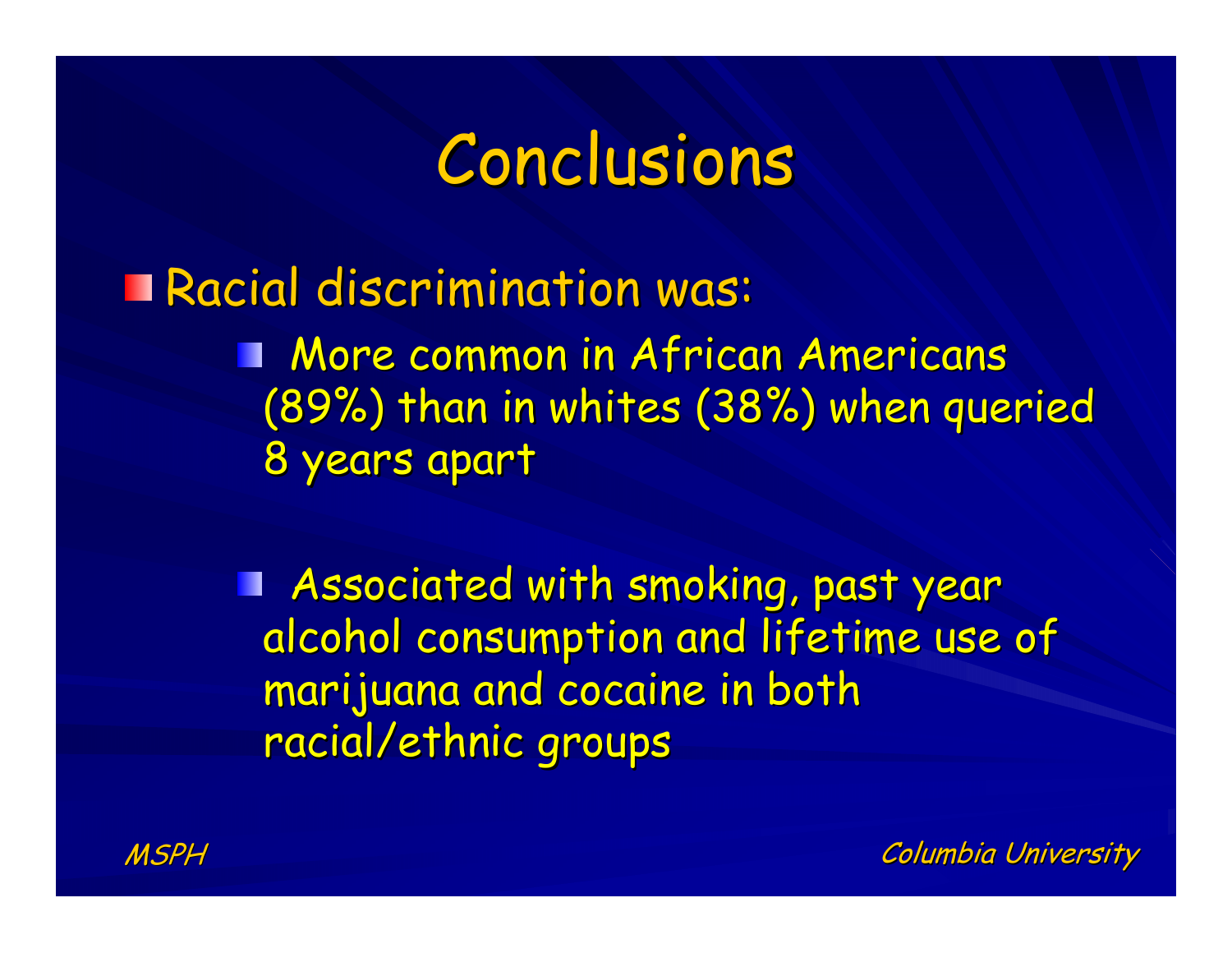## **Implications for Future Research Research**

Our findings suggest: Our findings suggest: We need to move beyond reporting the effect of self-reported perceived racial discrimination on health outcomes

> We should focus on the etiologic We should focus on the etiologic mechanisms, upstream and downstream, by which racial discrimination may exert its effects on health